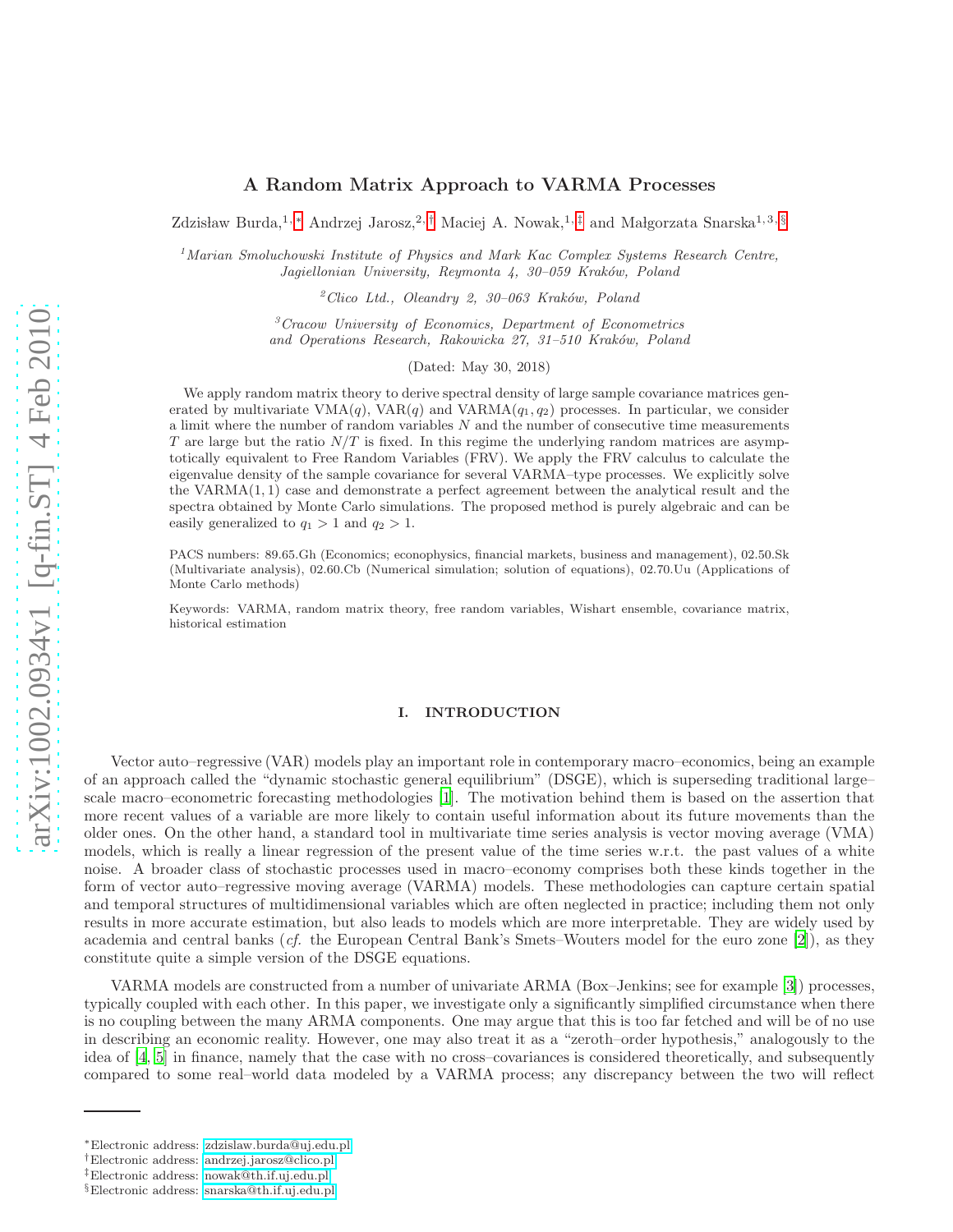nontrivial cross–covariances present in the system, thus permitting their investigation. This latter route is taken in this communication.

A challenging and yet increasingly important problem is the estimation of large covariance matrices generated by these stationary VARMA $(q_1, q_2)$  processes, since high dimensionality of the data as compared to the sample size is quite common in many statistical problems (the "dimensionality curse"). Therefore, an appropriate "noise cleaning" procedure has to be implemented, and random matrix theory (RMT) provides a natural and efficient outfit for doing that. In particular, the mean spectral densities (a.k.a. "limiting spectral distributions," LSD) of the Pearson estimators of the cross–covariances for the VMA(1) and VAR(1) models, in the relevant high–dimensionality sector and under the full decoupling, have been derived in [\[6\]](#page-15-2) by applying the framework proposed by [\[7](#page-15-3)].

In this paper, we suggest that such calculations can be considerably simplified by resorting to a mathematical concept of the free random variables (FRV) calculus [\[8,](#page-15-4) [9](#page-15-5)], succinctly introduced in sec. [II.](#page-1-0) Our general FRV formula [\[10\]](#page-15-6) allows not only to rediscover, which much less strain, the two fourth–order polynomial equations obtained in  $[6]$  in the VMA(1) and VAR(1) cases, but also to derive a sixth–order equation [\(45\)](#page-14-3) which produces the mean spectral density for a more involved  $VARMA(1, 1)$  model. The results are verified by numerical simulations, which show a perfect agreement. This is all done in sec. [III.](#page-5-0)

## <span id="page-1-0"></span>II. DOUBLY CORRELATED WISHART ENSEMBLES AND FREE RANDOM VARIABLES

## A. Doubly Correlated Wishart Ensembles

#### *1. Correlated Gaussian Random Variables*

VARMA $(q_1, q_2)$  stochastic processes, as we will see below, fall within quite a general set–up encountered in many areas of science where a probabilistic nature of multiple degrees of freedom evolving in time is relevant, for example, multivariate time series analysis in finance, applied macro–econometrics and engineering. To describe this framework, consider a situation of  $N$  time–dependent random variables which are measured at  $T$  consecutive time moments (separated by some time interval  $\delta t$ ); let  $Y_{ia}$  be the value od the *i*-th  $(i = 1, ..., N)$  random number at the *a*-th time moment  $(a = 1, \ldots, T)$ ; together, they make up a rectangular  $N \times T$  matrix Y. In what usually would be the first approximation, each  $Y_{ia}$  is supposed to be drawn from a Gaussian probability distribution. We will also assume that they have mean values zero,  $\langle Y_{ia} \rangle = 0$ . These degrees of freedom may in principle display mutual correlations. A set of correlated zero–mean Gaussian numbers is fully characterized by the two–point covariance function,  $C_{ia,jb} \equiv \langle Y_{ia}Y_{jb} \rangle$ if the underlying stochastic process generating these numbers is stationary. Linear stochastic processes, including VARMA $(q_1, q_2)$ , belong to this category. We will restrict our attention to an even narrower class where the cross– correlations between different variables and the auto–correlations between different time moments are factorized, i.e.,

$$
\langle Y_{ia} Y_{jb} \rangle = C_{ij} A_{ab}.\tag{1}
$$

In this setting, the inter–variable covariances do not change in time (and are described by an  $N \times N$  cross–covariance matrix C), and also the temporal covariances are identical for all the numbers (and are included in a  $T \times T$  auto– covariance matrix A; both these matrices are symmetric and positive–definite). The Gaussian probability measure with this structure of covariances is known from textbooks,

$$
P_{\text{c.G.}}(\mathbf{Y})\mathbf{D}\mathbf{Y} = \frac{1}{\mathcal{N}_{\text{c.G.}}}\exp\left(-\frac{1}{2}\sum_{i,j=1}^{N}\sum_{a,b=1}^{T}Y_{ia}\left[\mathbf{C}^{-1}\right]_{ij}Y_{jb}\left[\mathbf{A}^{-1}\right]_{ba}\right)\mathbf{D}\mathbf{Y} =
$$

$$
= \frac{1}{\mathcal{N}_{\text{c.G.}}}\exp\left(-\frac{1}{2}\mathbf{Tr}\mathbf{Y}^{\text{T}}\mathbf{C}^{-1}\mathbf{Y}\mathbf{A}^{-1}\right)\mathbf{D}\mathbf{Y},\tag{2}
$$

where the normalization constant  $\mathcal{N}_{c.G.} = (2\pi)^{NT/2} (\text{Det} \mathbf{C})^{T/2} (\text{Det} \mathbf{A})^{N/2}$ , and the integration measure  $DY \equiv \prod_{i=1}^{N} \prod_{a=1}^{T} dY_{ia}$ , while the letters "c.G." stand for "correlated Gaussian."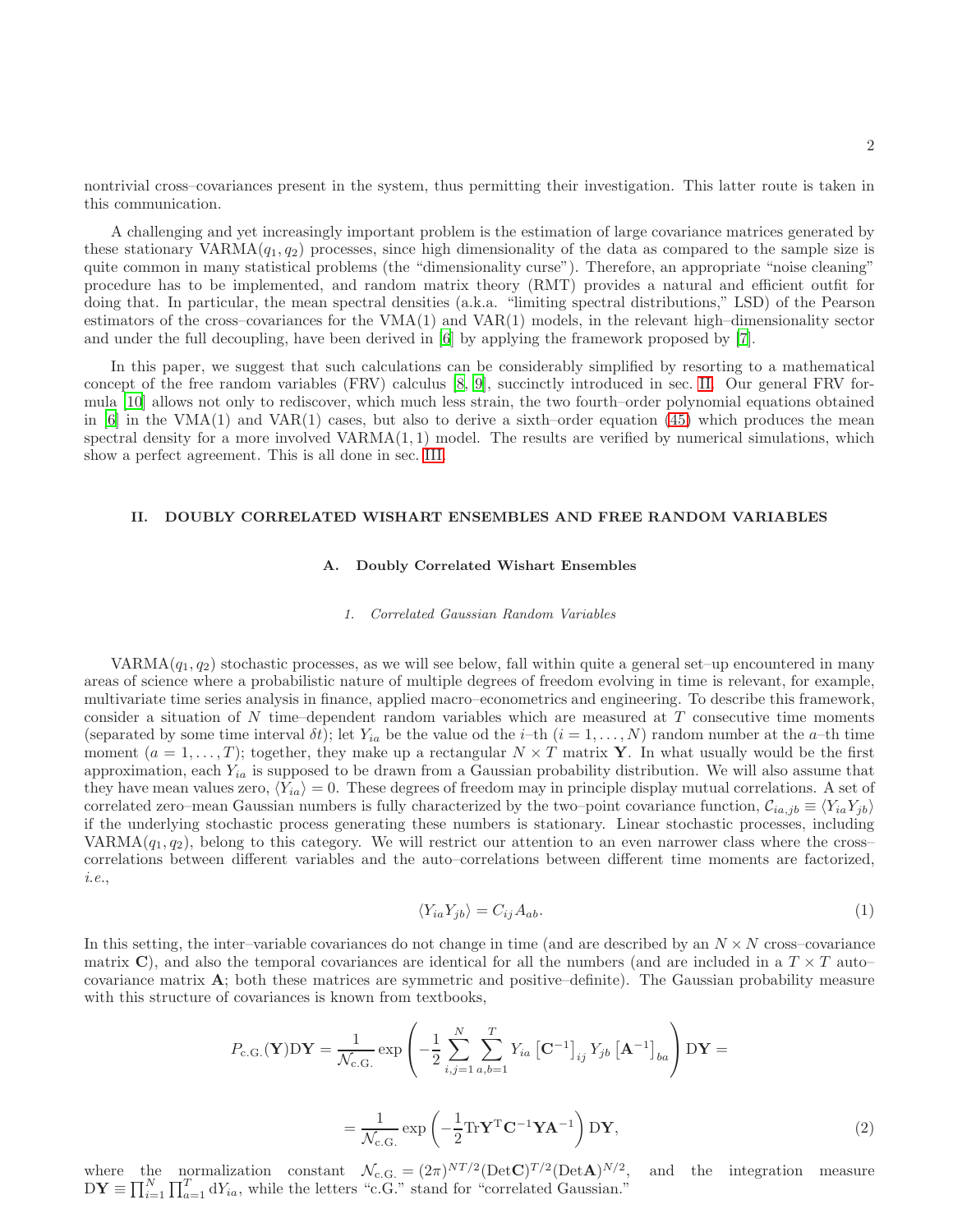Now, a standard way to approach correlated Gaussian random numbers is to recall that they can always be decomposed as linear combinations of uncorrelated Gaussian degrees of freedom; indeed, this is achieved through the transformation

$$
\mathbf{Y} = \sqrt{\mathbf{C}} \widetilde{\mathbf{Y}} \sqrt{\mathbf{A}}, \qquad \text{which yields} \qquad P_{\mathbf{G}}(\widetilde{\mathbf{Y}}) \mathbf{D} \widetilde{\mathbf{Y}} = \frac{1}{\mathcal{N}_{\mathbf{G}}} \exp\left(-\frac{1}{2} \text{Tr} \widetilde{\mathbf{Y}}^{\mathrm{T}} \widetilde{\mathbf{Y}}\right) \mathbf{D} \widetilde{\mathbf{Y}}, \tag{3}
$$

where the square roots of the covariance matrices, necessary to facilitate the transition, exist due to the positive– definiteness of **C** and **A**; the new normalization reads  $\mathcal{N}_{G} = (2\pi)^{NT/2}$ .

### *2. Estimating Equal–Time Cross–Covariances*

An essential problem in multivariate analysis is to determine (estimate) the covariance matrices C and A from given N time series of length T of the realizations of our random variables  $Y_{ia}$ . For simplicity, we do not distinguish in notation between random numbers, i.e., the population, and their realizations in actual experiments, i.e., the sample. Since the realized cross–covariance between degrees i and j at the same time a is  $Y_{ia}Y_{ja}$ , the simplest method to estimate the today's cross–covariance  $c_{ij}$  is to compute the time average,

<span id="page-2-0"></span>
$$
c_{ij} \equiv \frac{1}{T} \sum_{a=1}^{T} Y_{ia} Y_{ja}, \qquad i.e., \qquad \mathbf{c} = \frac{1}{T} \mathbf{Y} \mathbf{Y}^{\mathrm{T}} = \frac{1}{T} \sqrt{\mathbf{C}} \widetilde{\mathbf{Y}} \mathbf{A} \widetilde{\mathbf{Y}}^{\mathrm{T}} \sqrt{\mathbf{C}}.
$$
 (4)

This is usually named the "Pearson estimator", up to the prefactor which depending on the context is  $1/(T-1)$  or  $1/T$ . Other estimators might be introduced, such as between distinct degrees of freedom at separate time moments ("time–delayed estimators"), or with certain decreasing weights given to older measurements to reflect their growing obsolescence ("weighted estimators"), but we will not investigate them in this article. Furthermore, in the last equality in [\(4\)](#page-2-0), we cast c through the uncorrelated Gaussian numbers contained in  $\bf{Y}$ , the price to pay for this being that the covariance matrices now enter into the expression for c, making it more complicated; this will be the form used hereafter. The random matrix **c** is called a "doubly correlated Wishart ensemble" [\[11](#page-15-7)].

Let us also mention that the auto–covariance matrix **A** can be estimated through  $\mathbf{a} \equiv (1/N)\mathbf{Y}^T\mathbf{Y}$ . However, it is verified that this object carries identical information to the one contained in  $c$  (it is "dual" to  $c$ ), and therefore may safely be discarded. Indeed, these two estimators have same non–zero eigenvalues (modulo an overall rescaling by  $r$ ), and the larger one has  $|T - N|$  additional zero modes.

Any historical estimator is inevitably marred by the measurement noise; it will reflect the true covariances only to a certain degree, with a superimposed broadening due to the finiteness of the time series. More precisely, there are  $N(N+1)/2$  independent elements in C, to be estimated from NT measured quantities Y, hence the estimation accuracy will depend on the "rectangularity ratio,"

$$
r \equiv \frac{N}{T};\tag{5}
$$

the closer r to zero, the more truthful the estimate. This is a cornerstone of classical multivariate analysis. Unfortunately, a practical situation will typically feature a large number of variables sampled over a comparably big number of time snapshots, so that we may approximately talk about the "thermodynamical limit,"

<span id="page-2-1"></span>
$$
N \to \infty, \qquad T \to \infty, \qquad \text{such that} \qquad r = \text{fixed.} \tag{6}
$$

On the other hand, it is exactly this limit in which the FRV calculus (see the subsection below for its brief elucidation) can be applied; hence, the challenge of de–noising is somewhat counterbalanced by the computationally powerful FRV techniques.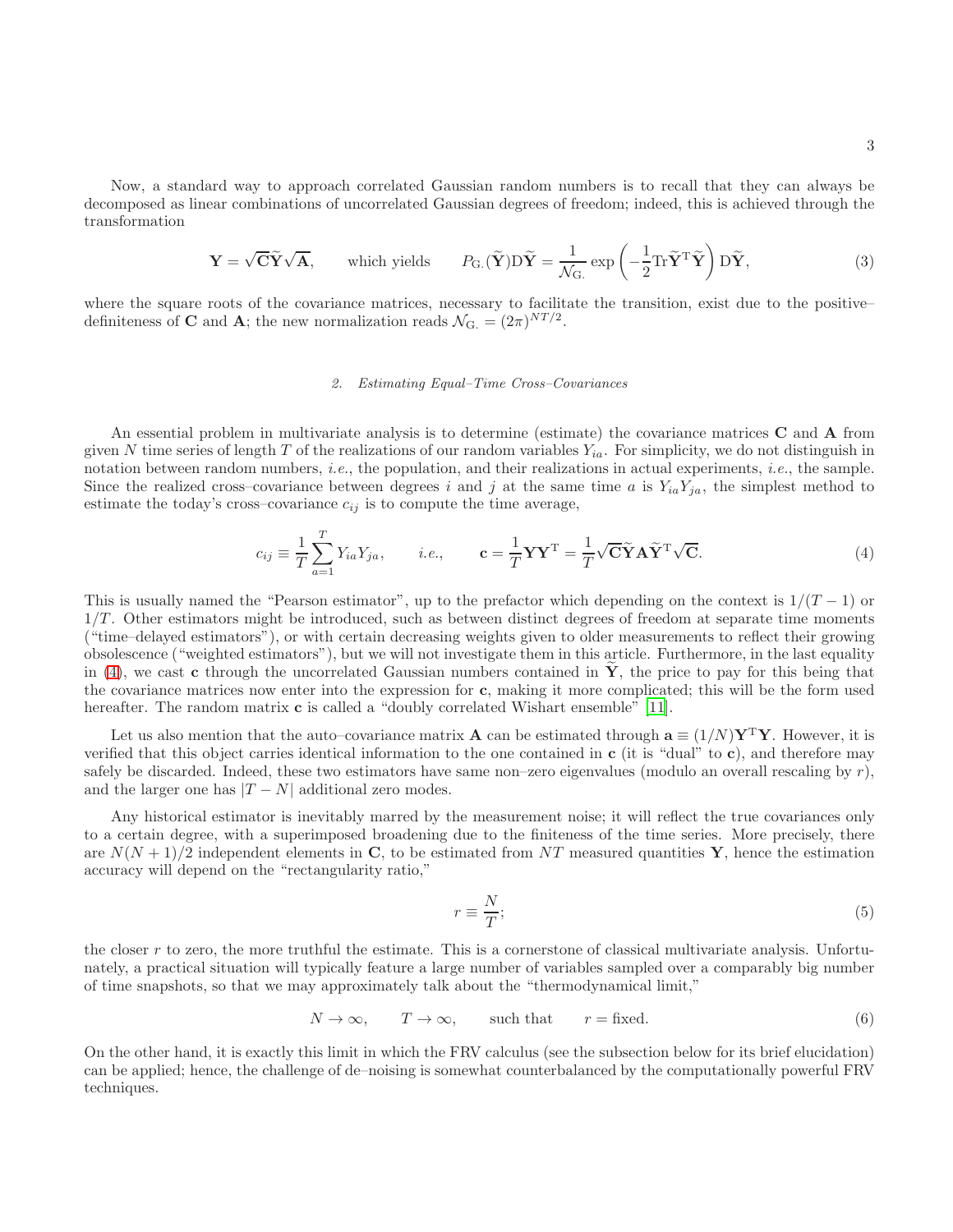### B. A Short Introduction to the Free Random Variables Calculus: The Multiplication Algorithm

#### *1. The* M*–Transform and the Spectral Density*

Any study of a (real symmetric  $K \times K$ ) random matrix **H** will most surely include a fundamental question about the average values of its (real) eigenvalues  $\lambda_1, \ldots, \lambda_K$ . They are concisely encoded in the "mean spectral density,"

<span id="page-3-0"></span>
$$
\rho_{\mathbf{H}}(\lambda) \equiv \frac{1}{K} \sum_{i=1}^{K} \langle \delta (\lambda - \lambda_i) \rangle = \frac{1}{K} \langle \text{Tr} (\lambda \mathbf{1}_K - \mathbf{H}) \rangle. \tag{7}
$$

Here the expectation map  $\langle \ldots \rangle$  is understood to be taken w.r.t. the probability measure P(H)DH of the random matrix. We will always have this distribution rotationally (*i.e.*,  $\mathbf{H} \to \mathbf{O}^{\mathrm{T}} \mathbf{H} \mathbf{O}$ , with  $\mathbf{O}$  orthogonal) invariant, and hence the full information about **H** resides in its eigenvalues, distributed on average according to [\(7\)](#page-3-0).

On the practical side, it is more convenient to work with either of the two equivalent objects,

<span id="page-3-1"></span>
$$
G_{\mathbf{H}}(z) \equiv \frac{1}{K} \left\langle \text{Tr} \frac{1}{z \mathbf{1}_K - \mathbf{H}} \right\rangle, \quad \text{or} \quad M_{\mathbf{H}}(z) \equiv z G_{\mathbf{H}}(z) - 1,\tag{8}
$$

referred to as the "Green's function" (or the "resolvent") and the "M-transform" of **H**. The latter is also called the "moments' generating function," since if the "moments"  $M_{\mathbf{H},n} \equiv (1/K)\langle \text{Tr}\mathbf{H}^n \rangle$  of  $\mathbf{H}$  exist, it can be expanded into a power series around  $z \to \infty$  as  $M_H(z) = \sum_{n\geq 1} M_{H,n}/z^n$ . It should however be underlined that even for probability measures disallowing such an expansion (heavy–tailed distributions, preeminent in finance, being an example), the quantities  $(8)$  still manage to entirely capture the spectral properties of H; hence the name "M–transform" more appropriate, in addition to being more compact.

We will show that for our purposes (multiplication of random matrices; see par. [II B 2\)](#page-3-2) the  $M$ -transform serves better than the Green's function. However, it is customary to write the relationship between [\(7\)](#page-3-0) and [\(8\)](#page-3-1) in terms of this latter,

<span id="page-3-3"></span>
$$
\rho_{\mathbf{H}}(\lambda) = -\frac{1}{\pi} \lim_{\epsilon \to 0^{+}} \text{Im} G_{\mathbf{H}}(\lambda + i\epsilon) = -\frac{1}{2\pi i} \lim_{\epsilon \to 0^{+}} \left( G_{\mathbf{H}}(\lambda + i\epsilon) - G_{\mathbf{H}}(\lambda - i\epsilon) \right). \tag{9}
$$

resulting from a well–known formula for generalized functions,  $\lim_{\epsilon \to 0^+} 1/(x \pm i\epsilon) = \text{pv}(1/x) \mp i\pi\delta(x)$ .

## <span id="page-3-2"></span>*2. The* N*–Transform and Free Random Variables*

The doubly correlated Wishart ensemble c [\(4\)](#page-2-0) may be viewed as a product of several random and non–random matrices. The general problem of multiplying random matrices seems formidable. In classical probability theory, it can be effectively handled in the special situation when the random terms are independent: then, the exponential map reduces it to the addition problem of independent random numbers, solved by considering the logarithm of the characteristic functions of the respective PDFs, which proves to be additive. In matrix probability theory, a crucial insight came from D. Voiculescu and coworkers and R. Speicher [\[8,](#page-15-4) [9\]](#page-15-5), who showed how to parallel the commutative construction in the noncommutative world. It starts with the notion of "freeness," which basically comprises probabilistic independence together with a lack of any directional correlation between two random matrices. This nontrivial new property happens to be the right extension of classical independence, as it allows for an efficient algorithm of multiplying free random variables (FRV), which we state below:

- **Step 1:** Suppose we have two random matrices,  $H_1$  and  $H_2$ , mutually free. Their spectral properties are best wrought into the *M*-transforms [\(8\)](#page-3-1),  $M_{\mathbf{H}_1}(z)$  and  $M_{\mathbf{H}_2}(z)$ .
- Step 2: The critical maneuver is to turn attention to the functional inverses of these M–transforms, the so–called "N–transforms,"

$$
M_{\mathbf{H}}\left(N_{\mathbf{H}}(z)\right) = N_{\mathbf{H}}\left(M_{\mathbf{H}}(z)\right) = z.\tag{10}
$$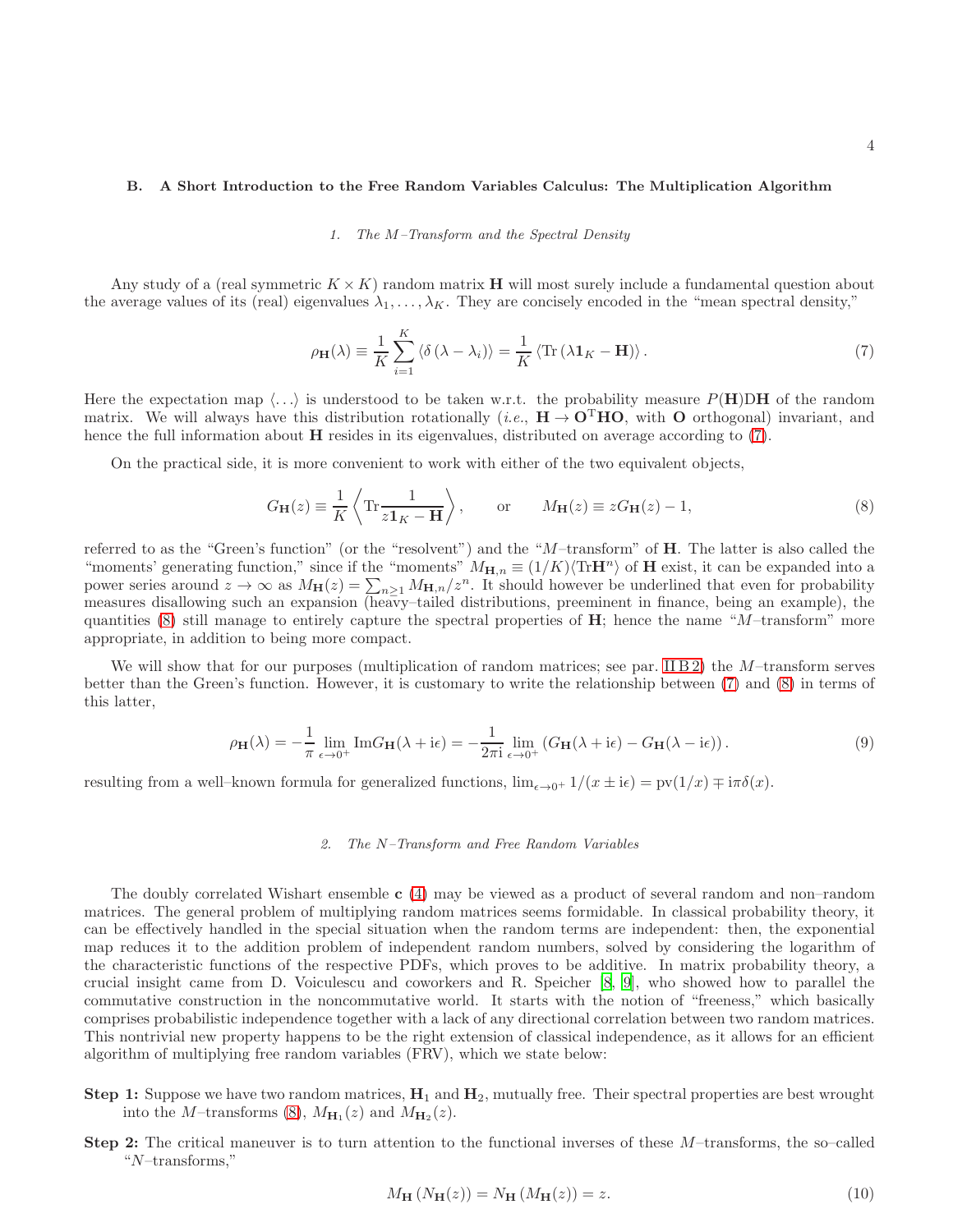Step 3: The N–transforms submit to a very straightforward rule upon multiplying free random matrices (the "FRV multiplication law"),

<span id="page-4-0"></span>
$$
N_{\mathbf{H}_1 \mathbf{H}_2}(z) = \frac{z}{1+z} N_{\mathbf{H}_1}(z) N_{\mathbf{H}_2}(z), \quad \text{for free } \mathbf{H}_1, \mathbf{H}_2.
$$
 (11)

**Step 4:** Finally, it remains to functionally invert the resulting N-transform  $N_{\mathbf{H}_1\mathbf{H}_2}(z)$  to gain the M-transform of the product,  $M_{\mathbf{H}_1 \mathbf{H}_2}(z)$ , and consequently, all the spectral properties via formula [\(9\)](#page-3-3).

It is stunning that such a simple prescription (relying on the choice of the  $M$ –transform as the carrier of the mean spectral information, and the construction of its functional inverse, the  $N$ -transform, which essentially multiplies under taking the free product) resolves the multiplication problem for free random noncommutative objects.

Let us just mention that the addition problem may be tackled along similar lines: In this case, the Green's function should be exploited, its functional inverse considered  $(G_{\mathbf{H}}(B_{\mathbf{H}}(z)) = B_{\mathbf{H}}(G_{\mathbf{H}}(z)) = z$ ; it is sometimes called the "Blue's function" [\[12](#page-15-8), [13](#page-15-9)]), which obeys the "FRV addition law,"  $B_{\mathbf{H}_1+\mathbf{H}_2}(z) = B_{\mathbf{H}_1}(z) + B_{\mathbf{H}_2}(z) - 1/z$ , for two free random matrices. In this paper, we do not resort to using this addition formula, even though our problem could be approached through it as well.

Let us also remark that in the original mathematical formulations [\[8](#page-15-4), [9](#page-15-5)] of these frames, a slightly different language is employed: Instead of the N–transform, the "S–transform" is found convenient,  $S_H(z) \equiv (1+z)/(zN_H(z))$ , while in place of the Blue's function, one engages the "R–transform,"  $R_H(z) \equiv B_H(z) - 1/z$ . They fulfil simpler laws,  $S_{\mathbf{H}_1\mathbf{H}_2}(z) = S_{\mathbf{H}_1}(z)S_{\mathbf{H}_2}(z)$  and  $R_{\mathbf{H}_1+\mathbf{R}_2}(z) = R_{\mathbf{H}_1}(z) + Y_{\mathbf{H}_2}(z)$ , respectively.

### *3. Doubly Correlated Wishart Ensembles from Free Random Variables*

The innate potential of the FRV multiplication algorithm [\(11\)](#page-4-0) is surely revealed when inspecting the doubly correlated Wishart random matrix  $\mathbf{c} = (1/T)\sqrt{\mathbf{C}}\mathbf{\hat{Y}}\mathbf{A}\mathbf{\hat{Y}}^{\mathrm{T}}\sqrt{\mathbf{C}}$  [\(4\)](#page-2-0). This has been done in detain in [\[10](#page-15-6)], so we will only accentuate the main results here, referring the reader to the original paper for a thorough explanation.

The idea is that one uses twice the cyclic property of the trace (which permits cyclic shifts in the order of the terms), and twice the FRV multiplication law [\(11\)](#page-4-0) (to break the N–transforms of products of matrices down to their constituents), in order to reduce the problem to solving the uncorrelated Wishart ensemble  $(1/T)\mathbf{Y}^T\mathbf{Y}$ . This last model is further simplified, again by the cyclic property and the FRV multiplication rule applied once, to the standard GOE random matrix squared (and the projector  $P \equiv diag(1_N, 0_{T-N})$ , designed to chip the rectangle Y off the square GOE), whose properties are firmly established. Let us sketch the derivation,

$$
N_{\mathbf{c}}(z) \stackrel{\text{cyclic}}{=} N_{\frac{1}{T}\tilde{\mathbf{Y}}\mathbf{A}\tilde{\mathbf{Y}}^{\text{T}}\mathbf{C}}(z) \stackrel{\text{FRV}}{=} \frac{z}{1+z} N_{\frac{1}{T}\tilde{\mathbf{Y}}\mathbf{A}\tilde{\mathbf{Y}}^{\text{T}}}(z) N_{\mathbf{C}}(z) \stackrel{\text{cyclic}}{=}
$$
  
\n
$$
\stackrel{\text{cyclic}}{=} \frac{z}{1+z} N_{\frac{1}{T}\tilde{\mathbf{Y}}^{\text{T}}\tilde{\mathbf{Y}}\mathbf{A}}(rz) N_{\mathbf{C}}(z) \stackrel{\text{FRV}}{=} \frac{z}{1+z} \frac{rz}{1+rz} N_{\frac{1}{T}\tilde{\mathbf{Y}}^{\text{T}}\tilde{\mathbf{Y}}}(rz) N_{\mathbf{A}}(rz) N_{\mathbf{C}}(z) =
$$
  
\n
$$
= rz N_{\mathbf{A}}(rz) N_{\mathbf{C}}(z). \tag{12}
$$

This is the basic formula. Since the spectral properties of c are given by its  $M$ –transform,  $M \equiv M_c(z)$ , it is more pedagogical to recast  $(12)$  as an equation for the unknown  $M$ ,

<span id="page-4-2"></span><span id="page-4-1"></span>
$$
z = rMN_{\mathbf{A}}(rM)N_{\mathbf{C}}(M). \tag{13}
$$

It provides a means for computing the mean spectral density of a doubly correlated Wishart random matrix once the "true" covariance matrices  $C$  and  $A$  are given.

In this communication, only a particular instance of this fundamental formula is applied, namely with an arbitrary auto–covariance matrix **A**, but with trivial cross–covariances,  $\mathbf{C} = \mathbf{1}_N$ . Using that  $N_{1\kappa}(z) = 1 + 1/z$ , equation [\(13\)](#page-4-2) thins out to

<span id="page-4-3"></span>
$$
rM = M_{\mathbf{A}}\left(\frac{z}{r(1+M)}\right),\tag{14}
$$

which will be strongly exploited below. Let us mention that these equalities [\(13\)](#page-4-2), [\(14\)](#page-4-3) have been derived through other, more tedious, techniques (the planar Feynman–diagrammatic expansion, the replica trick) in [\[14](#page-15-10)[–18\]](#page-15-11).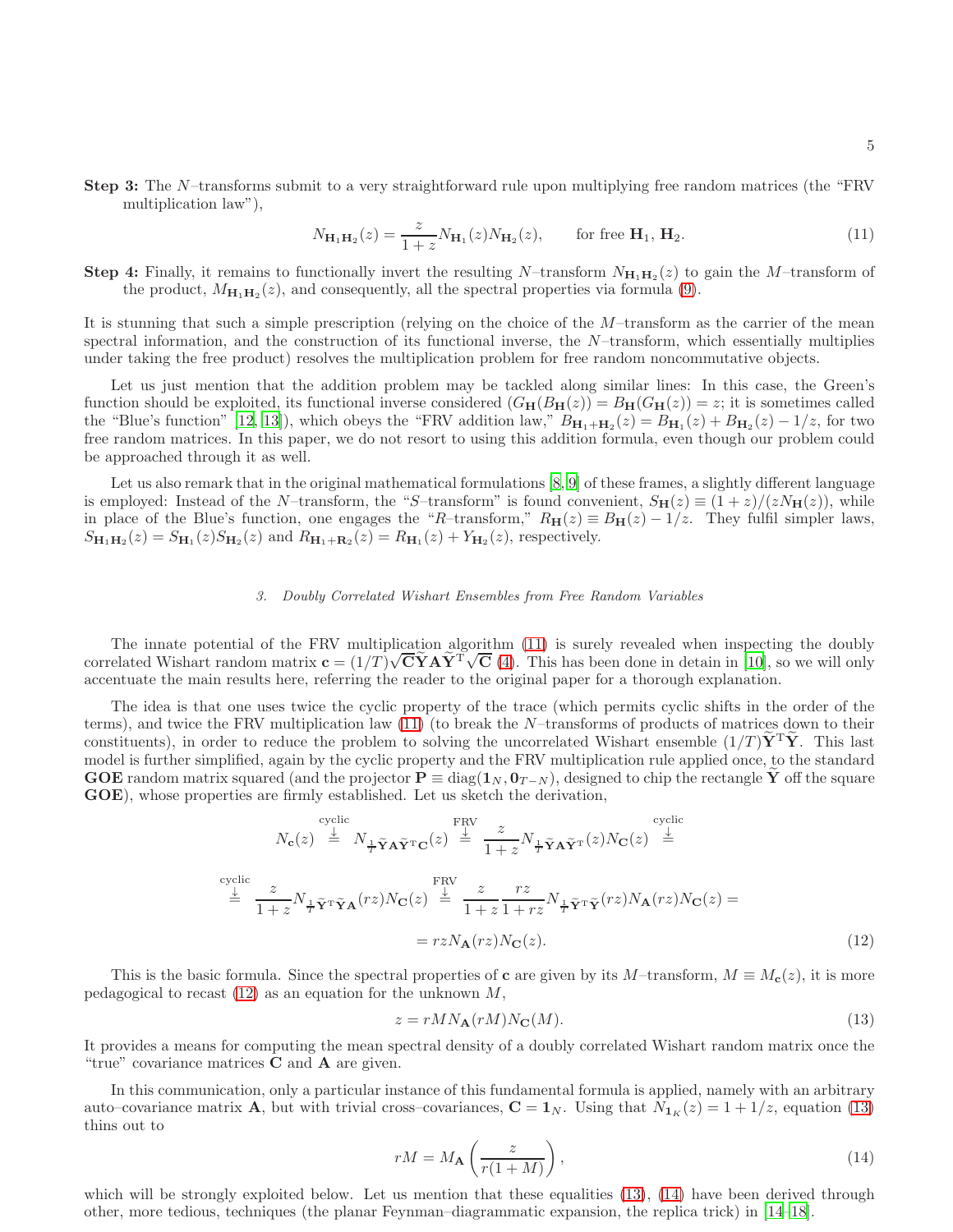## <span id="page-5-0"></span>III. VARMA FROM FREE RANDOM VARIABLES

In what follows, we will assume that the  $VMA(q)$ ,  $VAR(q)$ , or  $VARMA(q_1, q_2)$  stochastic processes are covariance (weak) stationary; for details, we refer to [\[19\]](#page-15-12). It implies certain restrictions on their parameters, but we will not bother with this issue in the current work. Another consequence is that the processes display some interesting features, such as invertibility.

For all this, we must in particular take both N and T large from the start, with their ratio  $r \equiv N/T$  fixed [\(6\)](#page-2-1). More precisely, we stretch the range of the  $a$ –index from minus to plus infinity. This means that all the finite–size effects (appearing at the ends of the time series) are readily disregarded. In particular, there is no need to care about initial conditions for the processes, and all the recurrence relations are assumed to continue to the infinite past.

## A. The  $VMA(q)$  Process

# *1. The Definition of* VMA(q)

We consider a situation when N stochastic variables evolve according to identical independent  $VMA(q)$  (vector moving average) processes, which we sample over a time span of  $T$  moments. This is a simple generalization of the standard univariate weak–stationary moving average  $MA(q)$ . In such a setting, the value  $Y_{ia}$  of the i–th  $(i = 1, \ldots, N)$ random variable at time moment  $a(a = 1, ..., T)$  can be expressed as

<span id="page-5-1"></span>
$$
Y_{ia} = \sum_{\alpha=0}^{q} a_{\alpha} \epsilon_{i, a-\alpha}.
$$
\n(15)

Here all the  $\epsilon_{ia}$ 's are IID standard (mean zero, variance one) Gaussian random numbers (white noise),  $\langle \epsilon_{ia}\epsilon_{jb} \rangle = \delta_{ij}\delta_{ab}$ . The  $a_{\alpha}$ 's are some  $(q + 1)$  real constants; importantly, they do not depend on the index i, which reflects the fact that the processes are identical and independent (no "spatial" covariances among the variables). The rank  $q$  of the process is a positive integer.

## *2. The Auto–Covariance Matrix*

In order to handle such a process  $(15)$ , notice that the  $Y_{ia}$ 's, being linear combinations of uncorrelated Gaussian numbers, must also be Gaussian random variables, albeit displaying some correlations. Therefore, to fully characterize these variables, it is sufficient to calculate their two–point covariance function; this is straightforwardly done (see appendix [1](#page-11-0) for details),

> $\langle Y_{ia} Y_{jb} \rangle = \delta_{ij} A_{ab}^{(1)}$  $\begin{pmatrix} 1 \\ ab \end{pmatrix}, \tag{16}$

where

<span id="page-5-2"></span>
$$
A_{ab}^{(1)} = \kappa_0^{(1)} \delta_{ab} + \sum_{d=1}^q \kappa_d^{(1)} (\delta_{a,b-d} + \delta_{a,b+d}), \quad \text{with} \quad \kappa_d^{(1)} \equiv \sum_{\alpha=0}^{q-d} a_{\alpha} a_{\alpha+d}, \quad d = 0, 1, \dots, q. \tag{17}
$$

In other words, the cross–covariance matrix is trivial,  $C = 1<sub>N</sub>$  (no correlations between different variables), while the auto–covariance matrix  $\mathbf{A}^{(1)}$ , responsible for temporal correlations, can be called " $(2q + 1)$ -diagonal." In the course of this article, we will use several different auto–covariance matrices, and for brevity, we decide to label them with superscripts; their definitions are all collected in appendix [2.](#page-12-0)

For example, in the simplest case of VMA(1), it is tri–diagonal,

$$
A_{ab}^{(1)} = (a_0^2 + a_1^2) \, \delta_{ab} + a_0 a_1 \left( \delta_{a,b-1} + \delta_{a,b+1} \right). \tag{18}
$$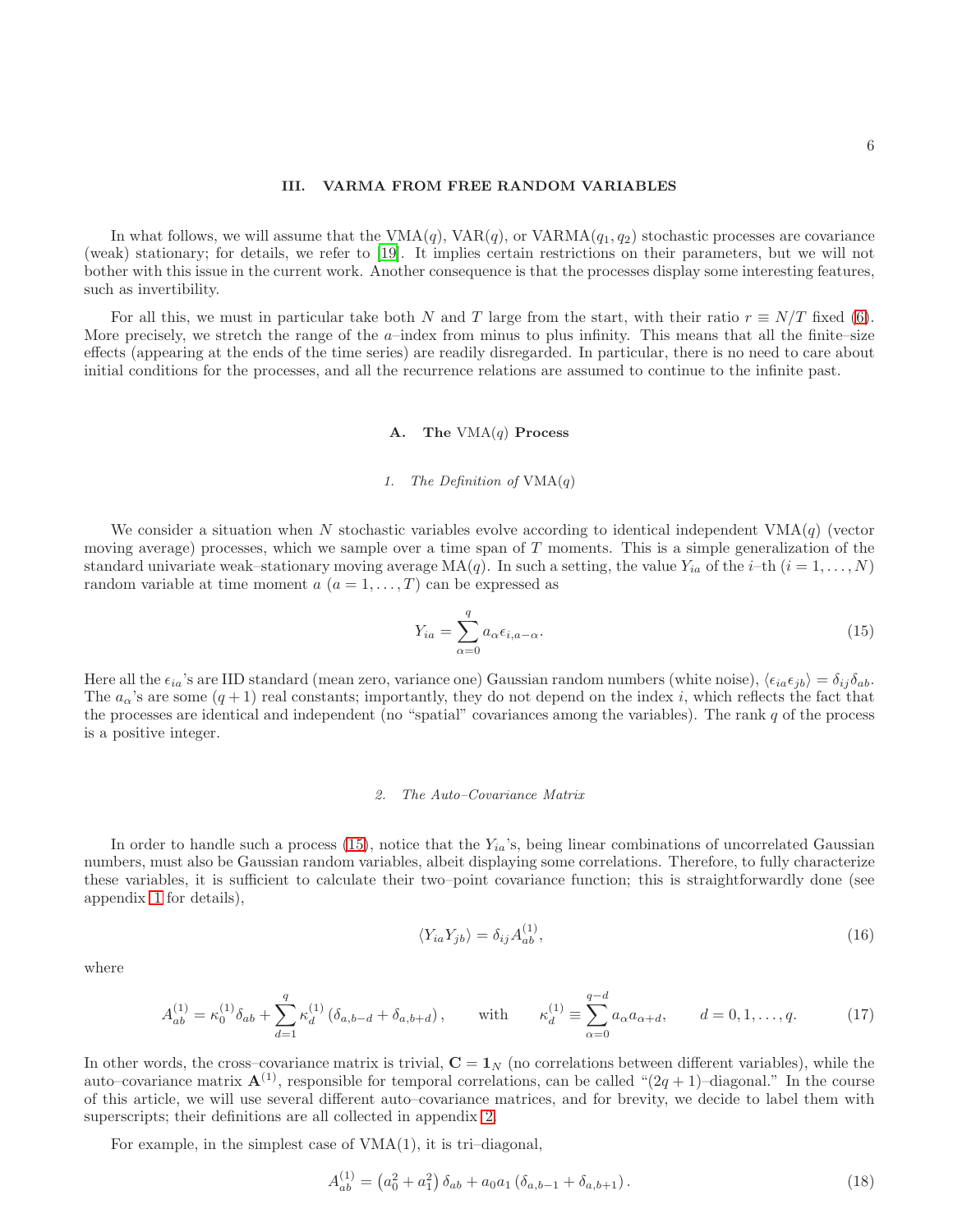# *3. The Fourier Transform and the* M*–Transform of the Auto–Covariance Matrix*

Such an infinite matrix [\(17\)](#page-5-2) is translationally invariant (as announced, it is one of the implications of the weak stationarity), *i.e.*, the value of any of its entries depends only on the distance between its indices,  $A_{ab}^{(1)} = A^{(1)}(a - b)$ ; specifically,  $A^{(1)}(\pm d) = \kappa_d^{(1)}$  $d_d^{(1)}$ , for  $d = 0, 1, \ldots, q$ , and  $A^{(1)}(|d| > q) = 0$ . Hence, it is convenient to rewrite this matrix in the Fourier space,

<span id="page-6-2"></span>
$$
\widehat{A^{(1)}}(p) \equiv \sum_{d \in \mathbb{Z}} e^{idp} A^{(1)}(d) = \kappa_0^{(1)} + 2 \sum_{d=1}^q \kappa_d^{(1)} \cos(dp). \tag{19}
$$

In this representation, the M–transform of  $\mathbf{A}^{(1)}$  is readily obtained [\[10](#page-15-6)],

<span id="page-6-3"></span>
$$
M_{\mathbf{A}^{(1)}}(z) = \frac{1}{2\pi} \int_{-\pi}^{\pi} dp \frac{\widehat{A^{(1)}}(p)}{z - \widehat{A^{(1)}}(p)}.
$$
\n(20)

This integral can be evaluated by the method of residues for any value of q, which we do in appendix [3,](#page-12-1) where also we print the general result [\(42\)](#page-12-2). In particular, for  $q = 1$ ,

<span id="page-6-0"></span>
$$
M_{\mathbf{A}^{(1)}}(z) = \frac{z}{\sqrt{z - (a_0 + a_1)^2} \sqrt{z - (a_0 - a_1)^2}} - 1,\tag{21}
$$

where the square roots are principal.

# *4. The Pearson Estimator of the Covariances from Free Random Variables*

We will be interested in investigating the spectral properties of the Pearson estimator  $\mathbf{c} = (1/T)\mathbf{Y}\mathbf{Y}^{\mathrm{T}} = (1/T)\mathbf{Y}\mathbf{A}^{(1)}\mathbf{Y}^{\mathrm{T}}$  [\(4\)](#page-2-0). The *M*-transform of this correlated Wishart random matrix,  $M \equiv M_{\mathbf{c}}(z)$ , can be retrieved from equation  $(14)$ . We could write it for any q using  $(42)$ , but we will restrict ourselves only to  $q = 1$ , in which case the substitution of [\(21\)](#page-6-0) leads to a fourth–order polynomial (Ferrari) equation for the unknown  $M$ ,

$$
r^{4} (a_{0}^{2} - a_{1}^{2})^{2} M^{4} + 2r^{3} \left( -(a_{0}^{2} + a_{1}^{2}) z + (a_{0}^{2} - a_{1}^{2})^{2} (r+1) \right) M^{3} +
$$

$$
+ r^{2} \left( z^{2} - 2 \left( a_{0}^{2} + a_{1}^{2} \right) (r+2) z + \left( a_{0}^{2} - a_{1}^{2} \right)^{2} (r^{2} + 4r + 1) \right) M^{2} +
$$

$$
+ 2r \left( z^{2} - \left( a_{0}^{2} + a_{1}^{2} \right) (2r+1) z + \left( a_{0}^{2} - a_{1}^{2} \right)^{2} r (r+1) \right) M + r \left( -2 \left( a_{0}^{2} + a_{1}^{2} \right) z + \left( a_{0}^{2} - a_{1}^{2} \right)^{2} r \right) = 0. \tag{22}
$$

<span id="page-6-1"></span>The FRV technique allowed us therefore to find this equation in a matter of a few lines of a simple algebraic computation. It has already been derived in [\[6](#page-15-2)], and [\(22\)](#page-6-1) may be verified to coincide with the version given in that paper. In  $[6]$ , the pertinent equation is printed before  $(A.6)$ , and to compare the two, one needs to change their variables into ours according to  $y \to 1/r$ ,  $x \to z/r$ , and  $\underline{m} \to -r(1+M)/z$ . The last equality means that  $\underline{m}$  and m of [\[6](#page-15-2)] correspond in our language to the Green's functions  $-rG_{c}(z)$  and  $-G_{a}(z/r)$ , respectively, where  $a = (1/N)Y^{T}Y$  is the Pearson estimator dual to  $c$ . As mentioned, a quick extension to the case of arbitrary  $q$  is possible, however the resulting equations for M will be significantly more complicated; for instance, for  $q = 2$ , a lengthy ninth–order polynomial equation is discovered.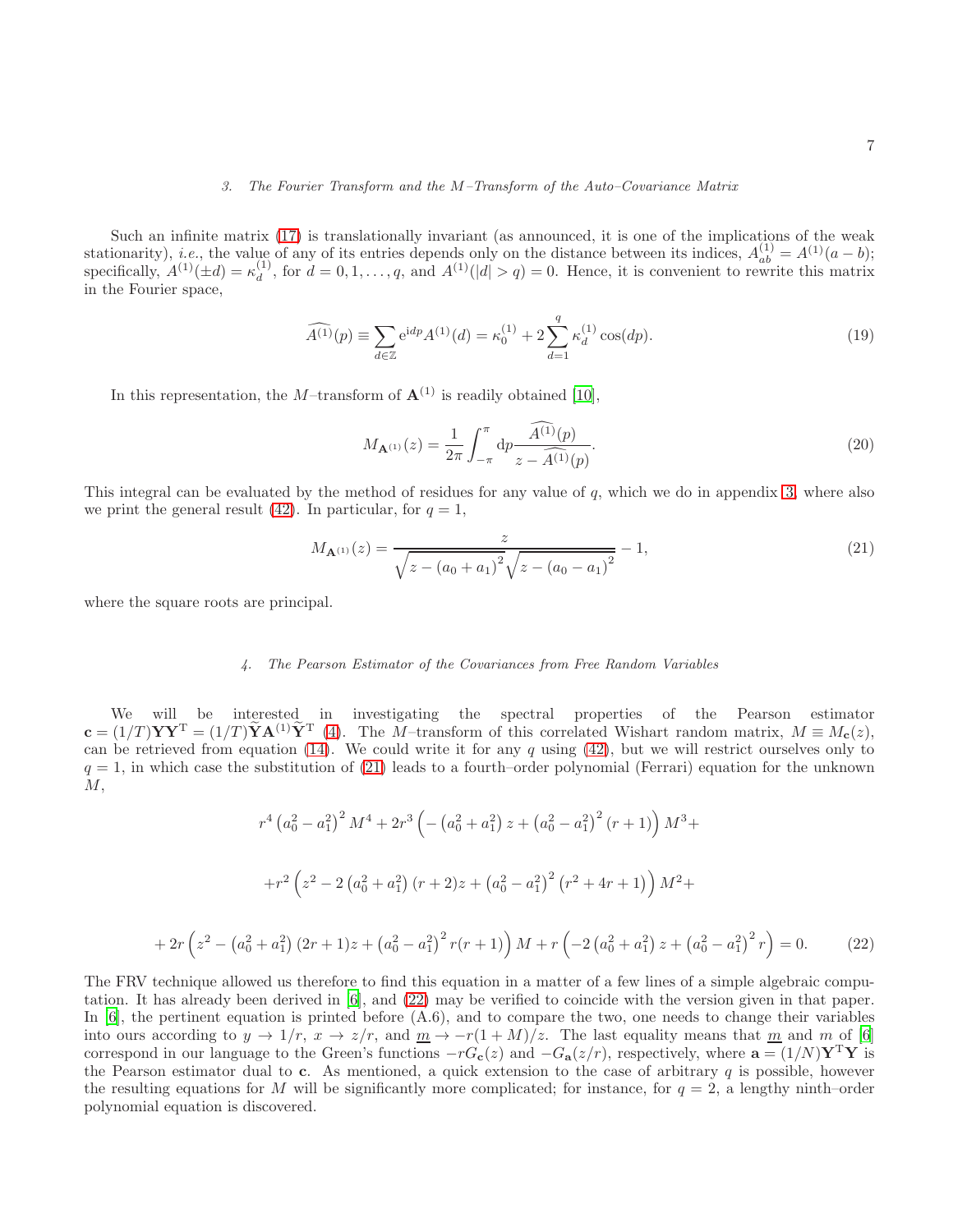## **B.** The  $VAR(q)$  Process

### *1. The Definition of* VAR(q)

A set–up of N identical and independent  $VAR(q)$  (vector auto–regressive) processes is somewhat akin to [\(15\)](#page-5-1), *i.e.*, we consider N decoupled copies of a standard univariate  $AR(q)$  process,

<span id="page-7-0"></span>
$$
Y_{ia} - \sum_{\beta=1}^{q} b_{\beta} Y_{i,a-\beta} = a_0 \epsilon_{ia}.
$$
 (23)

It is again described by the demeaned and standardized Gaussian white noise  $\epsilon_{ia}$  (which triggers the stochastic evolution), as well as  $(q + 1)$  real constants  $a_0, b_\beta$ , with  $\beta = 1, \ldots, q$ . As announced before, the time stretches to the past infinity, so no initial condition is necessary. Although at first sight [\(23\)](#page-7-0) may appear to be a more involved recurrence relation for the  $Y_{ia}$ 's, it is actually easily reduced to the VMA(q) case: It remains to remark that if one exchanges the Y<sub>ia</sub>'s with the  $\epsilon_{ia}$ 's, one precisely arrives at the VMA(q) process with the constants  $a_0^{(2)} \equiv 1/a_0$ ,  $a_{\beta}^{(2)} \equiv -b_{\beta}/a_0$ ,  $\beta = 1, \ldots, q$ . In other words, the auto-covariance matrix  $\mathbf{A}^{(3)}$  of the VAR(q) process [\(23\)](#page-7-0) is simply the inverse of the auto–covariance matrix  $\mathbf{A}^{(2)}$  of the corresponding VMA(q) process with the described modification of the parameters,

<span id="page-7-4"></span>
$$
\mathbf{A}^{(3)} = \left(\mathbf{A}^{(2)}\right)^{-1}.\tag{24}
$$

This inverse exists thanks to the weak stationarity supposition.

# *2. The Fourier Transform and the* M*–Transform of the Auto–Covariance Matrix*

The Fourier transform of the auto–covariance matrix  $A^{(3)}$  of VAR(q) is therefore a (number) inverse of its counterpart for  $VMA(q)$  with its parameters appropriately changed,

<span id="page-7-2"></span>
$$
\widehat{A^{(3)}}(p) = \frac{1}{\widehat{A^{(2)}}(p)} = \frac{1}{\kappa_0^{(2)} + 2\sum_{d=1}^q \kappa_d^{(2)}\cos(dp)},\tag{25}
$$

where

$$
\kappa_d^{(2)} = \frac{1}{a_0^2} \sum_{\alpha=0}^{q-d} b_\alpha b_{\alpha+d}, \qquad d = 0, 1, \dots, q,
$$
\n(26)

and where we define  $b_0 \equiv -1$ .

In order to find the M–transform of the inverse matrix,  $\mathbf{A}^{(3)} = (\mathbf{A}^{(2)})^{-1}$ , one employs a general result, true for any (real symmetric) random matrix H, and obtainable through an easy algebra,

<span id="page-7-1"></span>
$$
M_{\mathbf{H}^{-1}}(z) = -M_{\mathbf{H}}(1/z) - 1.
$$
\n(27)

Since the quantity  $M_{\mathbf{A}^{(2)}}(z)$  is known for any q [\(42\)](#page-12-2), hence is  $M_{\mathbf{A}^{(3)}}(z)$  via [\(27\)](#page-7-1), but we will not print it explicitly. Let us just give it for  $q = 1$ , in which case [\(27\)](#page-7-1) and [\(21\)](#page-6-0) yield

<span id="page-7-3"></span>
$$
M_{\mathbf{A}^{(3)}}(z) = -\frac{1}{\sqrt{1 - \frac{(1 - b_1)^2}{a_0^2}z}\sqrt{1 - \frac{(1 + b_1)^2}{a_0^2}z}}.\tag{28}
$$

## *3. The Auto–Covariance Matrix*

Despite being somewhat outside of the main line of thought of this article, an interesting question would be to search for an explicit expression for the auto–covariance matrix  $\mathbf{A}^{(3)}$  from its Fourier transform [\(25\)](#page-7-2),

<span id="page-7-5"></span>
$$
A^{(3)}(d) = \frac{1}{2\pi} \int_{-\pi}^{\pi} \mathrm{d}p e^{-\mathrm{i}dp} \frac{1}{\kappa_0^{(2)} + 2\sum_{l=1}^{q} \kappa_l^{(2)}\cos(lp)},\tag{29}
$$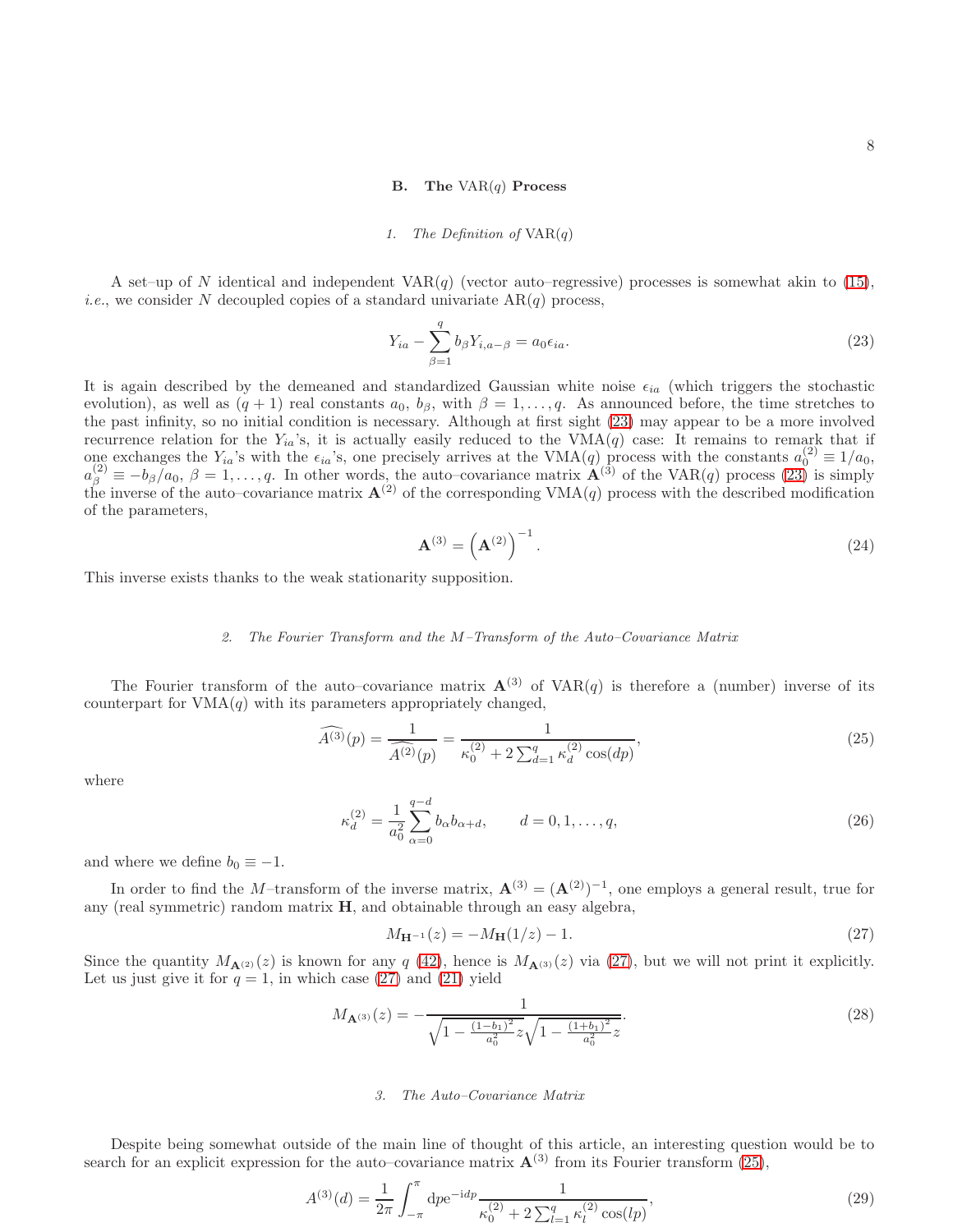where we exploited the fact that  $\mathbf{A}^{(3)}$  must be translationally invariant,  $A_{ab}^{(3)} = A^{(3)}(a - b)$ . This computation would shed light on the structure of temporal correlations present in a VAR setting.

This integral is evaluated by the method of residues in a very similar manner to the one shown in appendix [3,](#page-12-1) and we do this in appendix [4.](#page-12-3) We discover that the auto–covariance matrix is a sum of  $q$  exponential decays,

<span id="page-8-2"></span>
$$
A^{(3)}(d) = \sum_{\gamma=1}^{q} C_{\gamma} e^{-|d|/T_{\gamma}}, \qquad (30)
$$

where  $C_{\gamma}$  are constants, and  $T_{\gamma}$  are the characteristic times [\(44\)](#page-13-0),  $\gamma = 1, \ldots, q$ ; these constituents are given explicitly in [\(43\)](#page-13-1). This is a well–known fact, nevertheless we wanted to establish it again within our approach.

For example, for  $q = 1$ , the auto–covariance matrix of VAR(1) is one exponential decay,

<span id="page-8-3"></span>
$$
A^{(3)}(d) = \frac{a_0^2}{1 - b_1^2} b_1^{|d|},\tag{31}
$$

where we assumed for simplicity  $0 < b_1 < 1$  (the formula can be easily extended to all values of  $b_1$ ).

# *4. The Pearson Estimator of the Covariances from Free Random Variables*

Having found an expression for the M–transform of the auto–covariance matrix  $\mathbf{A}^{(3)}$  of a VAR(q) [\(27\)](#page-7-1), [\(42\)](#page-12-2), we may proceed to investigate the equation [\(14\)](#page-4-3) for the M–transform  $M \equiv M_c(z)$  of the correlated Wishart random matrix  $\mathbf{c} = (1/T) \mathbf{Y} \mathbf{Y}^{\mathrm{T}} = (1/T) \tilde{\mathbf{Y}} \mathbf{A}^{(3)} \tilde{\mathbf{Y}}^{\mathrm{T}}$  [\(4\)](#page-2-0). We will do this explicitly only for  $q = 1$ , when [\(28\)](#page-7-3) leads to a fourthorder (Ferrari) polynomial equation for the unknown M,

$$
a_0^4 r^2 M^4 + 2a_0^2 r \left(-\left(1 + b_1^2\right) z + a_0^2 r\right) M^3 +
$$
  
+ 
$$
\left(\left(1 - b_1^2\right)^2 z^2 - 2a_0^2 r \left(1 + b_1^2\right) z + \left(r^2 - 1\right) a_0^4\right) M^2 - 2a_0^4 M - a_0^4 = 0.
$$
 (32)

This equation has been derived by another method in [\[6\]](#page-15-2), and our result confirms their equation (A.8), with the change in notation,  $y \to 1/r$ ,  $x \to z/r$ ,  $z \to rM$ .

# C. The VARMA $(q_1, q_2)$  Process

## *1. The Definition of* VARMA(q1, q2)

The two types of processes which we elaborated on above,  $VAR(q_1)$  and  $VMA(q_2)$ , can be combined into one stochastic process called  $VARMA(q_1, q_2)$ ,

<span id="page-8-1"></span>
$$
Y_{ia} - \sum_{\beta=1}^{q_1} b_{\beta} Y_{i,a-\beta} = \sum_{\alpha=0}^{q_2} a_{\alpha} \epsilon_{i,a-\alpha}.
$$
 (33)

Now it is a straightforward and well–known observation (which can be verified by a direct calculation) that the auto– covariance matrix  $\mathbf{A}^{(5)}$  of this process is simply the product (in any order) of the auto–covariance matrices of the VAR and VMA pieces; more precisely,

<span id="page-8-0"></span>
$$
\mathbf{A}^{(5)} = \left(\mathbf{A}^{(4)}\right)^{-1} \mathbf{A}^{(1)},\tag{34}
$$

where  $\mathbf{A}^{(1)}$  corresponds to the generic VMA $(q_2)$  model [\(17\)](#page-5-2), while  $\mathbf{A}^{(4)}$  denotes the auto-covariance matrix of VMA $(q_1)$  with a slightly different modification of the parameters compared to the previously used, namely  $a_0^{(4)} \equiv 1$ ,  $a_{\beta}^{(4)} \equiv -b_{\beta}$ , for  $\beta = 1, \ldots, q_1$ . We have thus already made use here of the fact that the auto–covariance matrix of a VAR process is the inverse of the auto–covariance matrix of a certain corresponding VMA process [\(24\)](#page-7-4), but the new change in parameters necessary in moving from VAR to VMA has effectively  $a_0 = 1$  w.r.t. what we had before [\(24\)](#page-7-4); it is understandable: this "missing"  $a_0$  is now included in the matrix of the other  $VMA(q_2)$  process.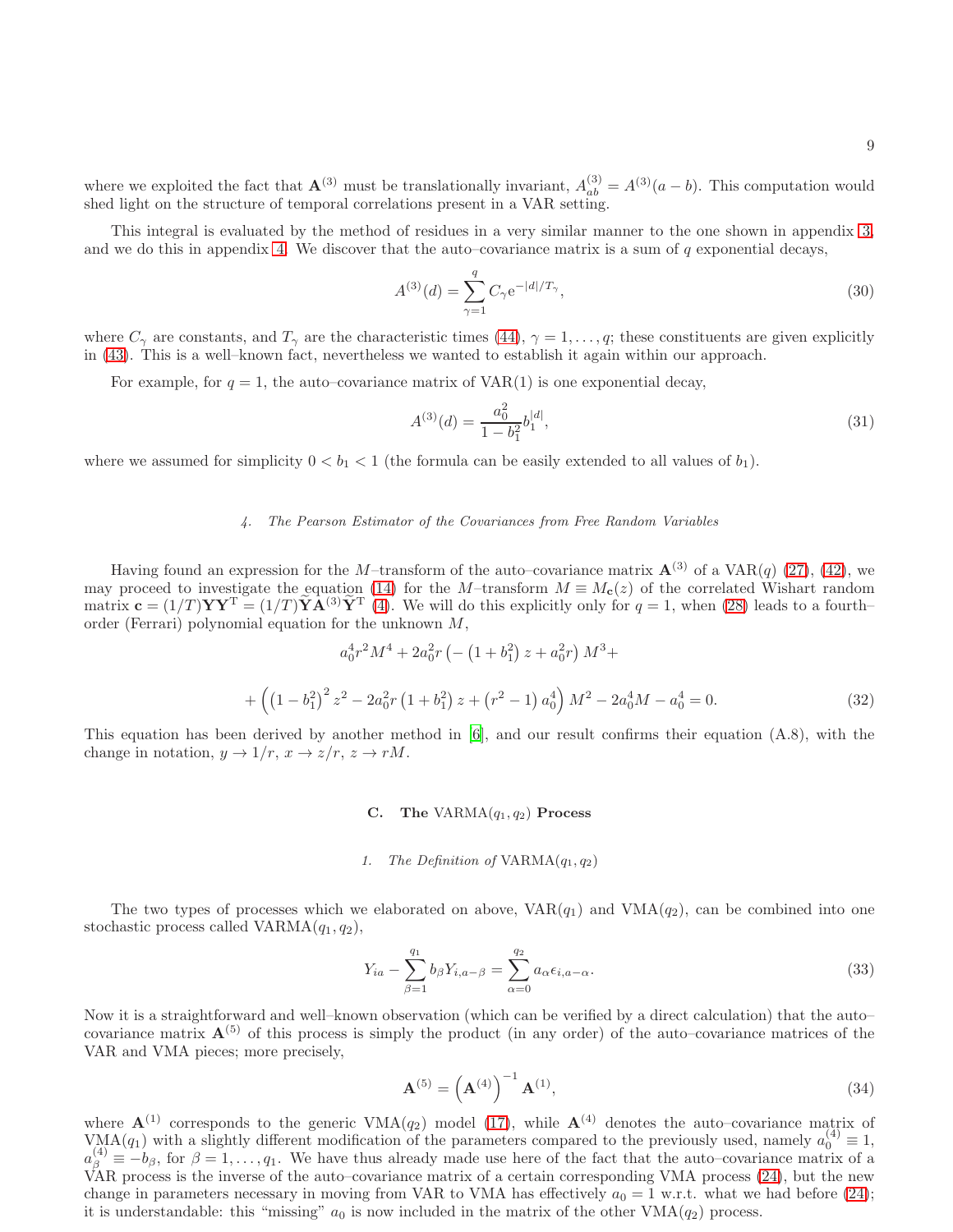

<span id="page-9-1"></span>FIG. 1: The mean spectral density  $\rho_c(\lambda)$  of the Pearson estimator c of the cross–covariances in the VARMA(1, 1) process computed numerically from the sixth–order polynomial equation [\(45\)](#page-14-3), for various values of the process' parameters. The scale of these parameters is determined by choosing  $a_0 = 1$  everywhere. Recall that the theoretical formula [\(45\)](#page-14-3) is valid in the thermodynamical limit [\(6\)](#page-2-1) of  $N, T \to \infty$ , with  $r = N/T$  kept finite.

UP LEFT: We set the remaining VARMA parameters to  $a_1 = 0.3$ ,  $b_1 = 0.2$ , while the rectangularity ratio takes the values  $r = 0.5$  (the purple line), 0.1 (red), 0.02 (magenta), 0.004 (pink); each one is 5 times smaller than the preceding one. We observe how the graphs become increasingly peaked (narrower and taller) around  $\lambda = 1$  as r decreases, which reflects the movement of the estimator **c** toward its underlying value  $C = 1_N$ .

UP RIGHT: We fix  $r = 0.25$  and consider the two VARMA parameters equal to each other, with the values  $a_1 = b_1 = 0.6$ (purple), 0.4 (red), 0.2 (magenta), 0.01 (pink).

DOWN LEFT: We hold  $r = 0.25$  and  $b_1 = 0.2$ , and modify  $a_1 = 0.6$  (purple), 0.4 (red), 0.2 (magenta), 0.0 (pink); for this last value, the  $VARMA(1, 1)$  model reduces to  $VAR(1)$ .

DOWN RIGHT: Similarly, but this time we assign  $r = 0.25$  and  $a_1 = 0.2$ , while changing  $b_1 = 0.6$  (purple), 0.4 (red), 0.2 (magenta), 0.0 (pink); this last value corresponds to VMA(1).

# *2. The Fourier Transform and the* M*–Transform of the Auto–Covariance Matrix*

The Fourier transform of the auto–covariance matrix  $A^{(5)}$  of VARMA $(q_1, q_2)$  [\(34\)](#page-8-0) is simply the product of the respective Fourier transforms [\(19\)](#page-6-2) and [\(25\)](#page-7-2),

<span id="page-9-0"></span>
$$
\widehat{A^{(5)}}(p) = \frac{\kappa_0^{(1)} + 2 \sum_{d_2=1}^{q_2} \kappa_{d_2}^{(1)} \cos (d_2 p)}{\kappa_0^{(4)} + 2 \sum_{d_1=1}^{q_1} \kappa_{d_1}^{(4)} \cos (d_1 p)},
$$
\n(35)

where

$$
\kappa_{d_1}^{(4)} = \sum_{\alpha_1=0}^{q_1-d_1} b_{\alpha_1} b_{\alpha_1+d_1}, \qquad \kappa_{d_2}^{(1)} = \sum_{\alpha_2=0}^{q_2-d_2} a_{\alpha_2} a_{\alpha_2+d_2}, \qquad d_1 = 0, 1, \dots, q_1, \qquad d_2 = 0, 1, \dots, q_2,
$$
\n(36)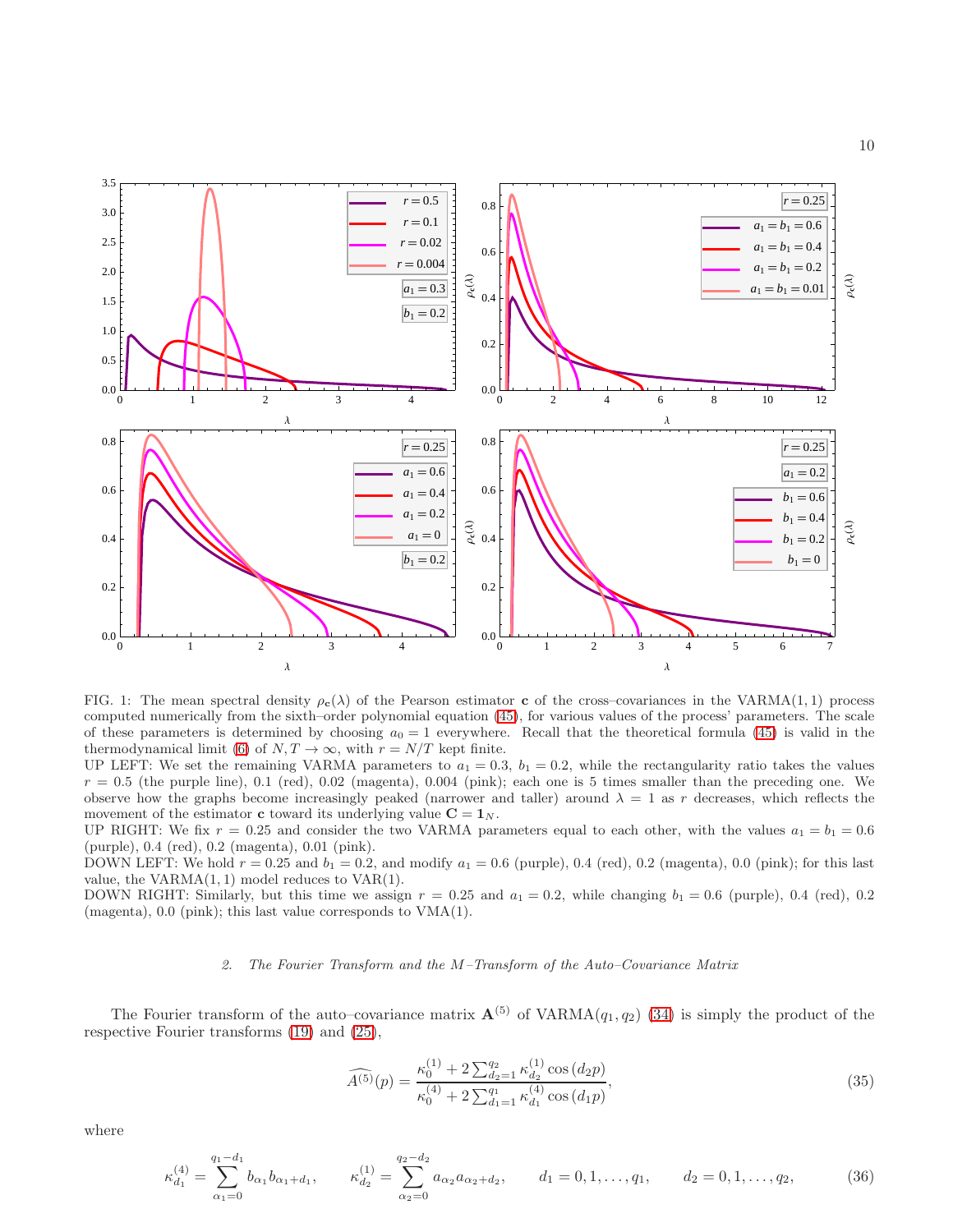

<span id="page-10-1"></span>FIG. 2: Monte Carlo simulations of the mean spectral density  $\rho_c(\lambda)$  (the green plots) compared to the theoretical result obtained numerically from the sixth–order equation [\(45\)](#page-14-3) (the dashed red lines). The conformity is nearly perfect. We generate the matrices Y of sizes  $N = 50$ ,  $T = 200$  (*i.e.*,  $r = 0.25$ ) from the VARMA(1, 1) process with the parameters  $a_0 = 1$ ,  $a_1 = 0.3$ ,  $b_1 = 0.2$ . The Monte Carlo simulation is repeated 1,000 (LEFT) or 10,000 (RIGHT) times; in this latter case, a significant improvement in the quality of the agreement is seen. One notices finite–size effects at the edges of the spectrum ("leaking out" of eigenvalues): in the numerical simulations, N and T are obviously finite, while equation [\(45\)](#page-14-3) is legitimate in the thermodynamical limit [\(6\)](#page-2-1) only, hence the small discrepancies; by enlarging the chosen dimensions  $50 \times 200$  one would diminish this fallout.

where we recall  $b_0 = -1$ . For instance, for VARMA(1, 1) (it is described by three constants,  $a_0, a_1, b_1$ ), one explicitly has

$$
\widehat{A^{(5)}}(p) = \frac{a_0^2 + a_1^2 + 2a_0a_1\cos p}{1 + b_1^2 - 2b_1\cos p}.\tag{37}
$$

The M–transform of  $\mathbf{A}^{(5)}$  can consequently be derived from the general formula [\(20\)](#page-6-3). We will evaluate here the pertinent integral only for the simplest  $VARMA(1, 1)$  process, even though an arbitrary case may be handled by the technique of residues,

<span id="page-10-0"></span>
$$
M_{\mathbf{A}^{(5)}}(z) = \frac{1}{a_0 a_1 + b_1 z} \left( -a_0 a_1 + \frac{z \left( a_0 a_1 + \left( a_0^2 + a_1^2 \right) b_1 + a_0 a_1 b_1^2 \right)}{\sqrt{\left( 1 - b_1 \right)^2 z - \left( a_0 + a_1 \right)^2} \sqrt{\left( 1 + b_1 \right)^2 z - \left( a_0 - a_1 \right)^2}} \right). \tag{38}
$$

# *3. The Auto–Covariance Matrix*

One might again attempt to track the structure of temporal covariances in a VARMA process. This can be done either by the inverse Fourier transform of [\(35\)](#page-9-0), or through a direct computation based on the recurrence relation [\(33\)](#page-8-1) (importantly, adhering to the assumption that it stretches to the past infinity). Let us print the result just for  $VARMA(1, 1),$ 

$$
A^{(5)}(d) = -\frac{a_0 a_1}{b_1} \delta_{d,0} + \frac{(a_1 + a_0 b_1) (a_0 + a_1 b_1)}{b_1 (1 - b_1^2)} b_1^{|d|},\tag{39}
$$

where for simplicity  $0 < b_1 < 1$ . This is an exponential decay, with the characteristic time of the VAR piece, with an additional term on the diagonal.

### *4. The Pearson Estimator of the Covariances from Free Random Variables*

Expression [\(38\)](#page-10-0), along with the fundamental FRV formula [\(14\)](#page-4-3), allow us to write the equation satisfied by the  $M$ transform  $M \equiv M_c(z)$  of the Pearson estimator  $\mathbf{c} = (1/T)\mathbf{Y}\mathbf{Y}^{\mathrm{T}} = (1/T)\mathbf{Y}\mathbf{A}^{(5)}\mathbf{Y}^{\mathrm{T}}$  [\(4\)](#page-2-0) of the cross-covariances in the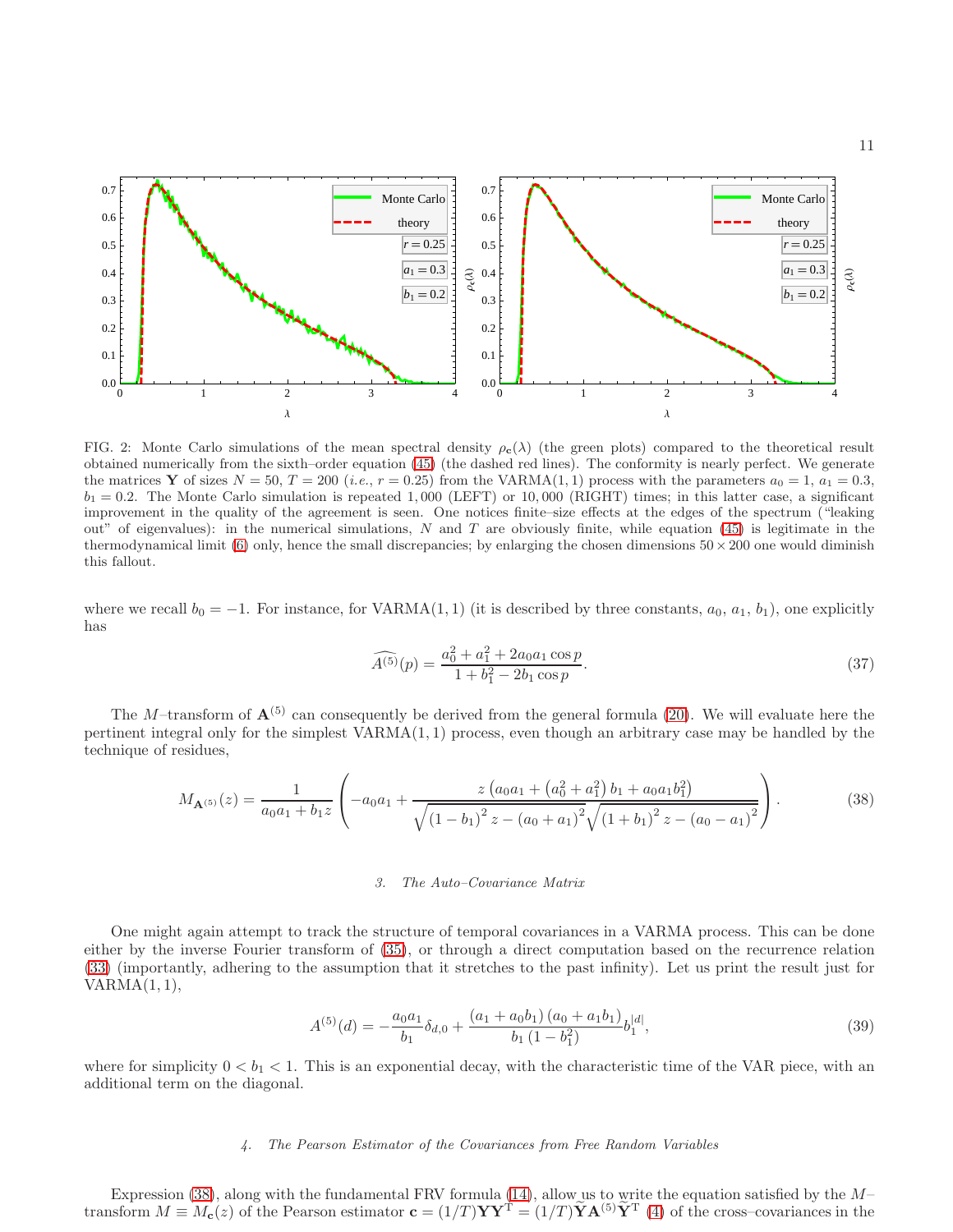12

VARMA(1, 1) process; it happens to be polynomial of order six, and we print it [\(45\)](#page-14-3) in appendix [5.](#page-13-2) It may be solved numerically, a proper solution chosen (the one which leads to a sensible density: real, positive–definite, normalized to unity), and finally, the mean spectral density  $\rho_c(\lambda)$  derived from [\(9\)](#page-3-3). We show the shapes of this density for a variety of the values of the parameters  $r, a_0, a_1, b_1$  in fig. [1.](#page-9-1) Moreover, in order to test the result [\(45\)](#page-14-3), and more broadly, to further establish our FRV framework in the guise of formula [\(14\)](#page-4-3), the theoretical form of the density is compared to Monte Carlo simulations in fig. [2;](#page-10-1) they remain in excellent concord. These are the main findings of this article.

# IV. CONCLUSIONS

In this paper we attempted to advertise the power and flexibility of the Free Random Variables calculus for multivariate stochastic processes of the VARMA type. The FRV calculus is ideally suited for multidimensional time series problems, provided the dimensions of the underlying matrices are large. The operational procedures are simple, algebraic and transparent. The structure of the final formula which relates the moments' generating function of the population covariance and the sample covariance allows one to easily derive eigenvalue density of the sample covariance. We in detail illustrated how this procedure works for VARMA(1, 1), confronted the theoretical prediction with numerical data obtained by Monte Carlo simulations of the VARMA process and observed a perfect agreement.

The FRV calculus is not restricted to Gaussian variables. It also works for non–Gaussian processes, including those with heavy–tailed increments belonging to the L´evy basin of attraction, where the moments do not exist. Since the majority of data collected nowadays is naturally stored in the form of huge matrices, we believe that the FRV technique is the most natural candidate for the matrix–valued "probability calculus" that can provide efficient algorithms for cleaning (de–noising) large sets of data and unraveling essential but hidden correlations.

### Acknowledgments

This work has been supported by the Polish Ministry of Science Grant No. N N202 229137 (2009–2012). AJ acknowledges the support of Clico Ltd.

### Appendices

#### <span id="page-11-0"></span>1. The Auto–Covariance Matrix for  $VMA(q)$

In this appendix, we sketch a proof of the formula [\(17\)](#page-5-2) for the auto–covariance matrix of the  $VMA(q)$  process. As mentioned, since the random variables are centered Gaussian, this matrix alone suffices to completely capture all their properties. We set  $i = j$ ; the dependence on this index may be dropped as there are no correlations here. We use the definition [\(15\)](#page-5-1) of VMA(q), as well as the auto–covariance structure of the white noise,  $\langle \epsilon_{ia} \epsilon_{jb} \rangle = \delta_{ij} \delta_{ab}$ . This leads to

$$
A_{ab}^{(1)} = \langle Y_{ia} Y_{ib} \rangle = \sum_{\alpha=0}^{q} \sum_{\beta=0}^{q} a_{\alpha} a_{\beta} \langle \epsilon_{i,a-\alpha} \epsilon_{i,b-\beta} \rangle = \sum_{\alpha=0}^{q} \sum_{\beta=0}^{q} a_{\alpha} a_{\beta} \delta_{a-\alpha,b-\beta} = \dots
$$

The double sum is symmetrized, the index  $\beta$  replaced by  $d \equiv \beta - \alpha$ ,

$$
\ldots = \frac{1}{2} \sum_{\alpha=0}^{q} \sum_{d=-\alpha}^{q-\alpha} a_{\alpha} a_{\alpha+d} (\delta_{b,a+d} + \delta_{b,a-d}) = \ldots,
$$

and the order of the sums interchanged (an elegant method for this is explained in [\[20\]](#page-15-13)),

$$
\ldots = \frac{1}{2} \sum_{d=-q}^{q} \left( \sum_{\alpha=\max(0,-d)}^{q-\min(0,d)} a_{\alpha} a_{\alpha+d} \right) \left( \delta_{b,a+d} + \delta_{b,a-d} \right),
$$

which, upon splitting the sum over d into three pieces (from  $-q$  to  $-1$ ,  $d = 0$ , and from 1 to q), is quickly seen to coincide with [\(17\)](#page-5-2).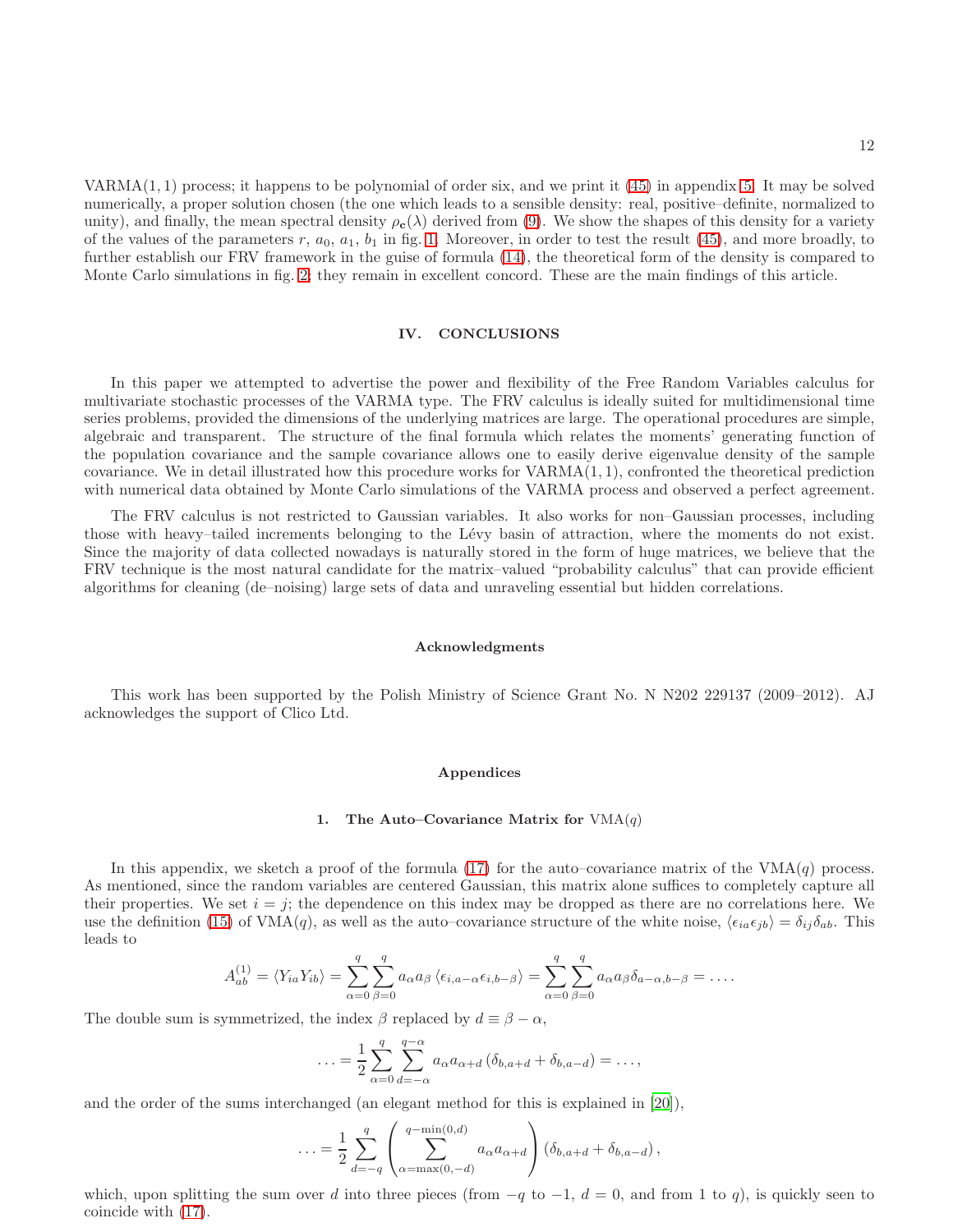# <span id="page-12-0"></span>2. A List of the Various Auto–Covariance Matrices Used

For the reader's convenience, let us collect in this appendix the five auto–covariance matrices which are defined throughout this paper:

- By  $A^{(1)}$  we denote the auto–covariance matrix of the VMA(q) process with the generic constants  $a_{\alpha}$ , with  $\alpha = 0, 1, \ldots, q$ , as defined in [\(15\)](#page-5-1).
- By  $\mathbf{A}^{(2)}$  we denote the auto–covariance matrix of the VMA(q) process with the constants  $a_0^{(2)} \equiv 1/a_0$ ,  $a_{\beta}^{(2)} \equiv -b_{\beta}/a_0$ , where  $\beta = 1, \ldots, q$ .
- By  $\mathbf{A}^{(3)}$  we denote the auto–covariance matrix of the VAR(q) process with the generic constants  $a_0$ ,  $b_\beta$ , with  $\beta = 1, \ldots, q$ , as defined in [\(23\)](#page-7-0). There holds  $\mathbf{A}^{(3)} = (\mathbf{A}^{(2)})^{-1}$  [\(24\)](#page-7-4).
- By  $\mathbf{A}^{(4)}$  we denote the auto–covariance matrix of the VMA $(q_1)$  process with the constants  $a_0^{(4)} \equiv 1, a_\beta^{(4)} \equiv -b_\beta,$ where  $\beta = 1, \ldots, q_1$ .
- By  $A^{(5)}$  we denote the auto–covariance matrix of the VARMA $(q_1, q_2)$  process with the generic constants  $b_\beta$ ,  $a_{\alpha}$ , with  $\beta = 1, \ldots, q_1$  and  $\alpha = 0, 1, \ldots, q_2$ , according to the definition [\(33\)](#page-8-1). There is  $\mathbf{A}^{(5)} = (\mathbf{A}^{(4)})^{-1} \mathbf{A}^{(1)}$  [\(34\)](#page-8-0), where in the latter piece  $q = q_2$ .

# <span id="page-12-1"></span>3. The M–Transform of the Auto–Covariance Matrix for  $VMA(q)$

We will derive here the M–transform [\(20\)](#page-6-3) of the auto–covariance matrix  $\mathbf{A}^{(1)}$  of an arbitrary VMA(q) process, using the expression for its Fourier transform [\(19\)](#page-6-2). It is a little simpler to consider the Green's function,

$$
G_{\mathbf{A}^{(1)}}(z) = \frac{1 + M_{\mathbf{A}^{(1)}}(z)}{z} = \frac{1}{\pi} \int_0^{\pi} dp \frac{1}{z - \widehat{A}^{(1)}(p)},\tag{40}
$$

where the integration range has been halved due to the evenness of the integrand.

This integral is performed with help of the change of variables  $y \equiv 2 \cos p$ . The measure, when  $p \in [0, \pi]$ , reads  $dp = -dy/\sqrt{4-y^2}$ . A basic observation is that the denominator of the integrand is a linear combination of  $\cos(dp)$ , for  $d = 1, \ldots, q$ , and each such a cosine can be cast as a polynomial of order d in y through the de Moivre formula. Hence, the denominator is a polynomial of order  $q$  in  $y$ ,

<span id="page-12-4"></span>
$$
\widehat{A^{(1)}}(p) - z = \kappa_0^{(1)} - z + 2 \sum_{d=1}^q \kappa_d^{(1)} \cos(dp) = \psi \prod_{\beta=1}^q (y - y_\beta), \tag{41}
$$

where the  $y_\beta$ 's are the q roots (which we assume to be single), and  $\psi$  is the coefficient at  $y^q$ . Using the method of residues, one readily finds

<span id="page-12-2"></span>
$$
G_{\mathbf{A}^{(1)}}(z) = -\frac{1}{\pi} \frac{1}{\psi} \int_{-2}^{2} dy \frac{1}{\sqrt{4 - q^2}} \frac{1}{\prod_{\beta=1}^{q} (y - y_{\beta})} = \frac{1}{\psi} \sum_{\gamma=1}^{q} \frac{1}{\prod_{\substack{\beta=1 \\ \beta \neq \gamma}}^{q} (y_{\gamma} - y_{\beta})} \frac{1}{\sqrt{y_{\gamma} - 2\sqrt{y_{\gamma} + 2}}},\tag{42}
$$

where the two square roots on the r.h.s. are principal. This is an explicit formula for the Green's function of  $\mathbf{A}^{(1)}$ , provided one has factorized the order–q polynomial  $(41)$ .

## <span id="page-12-3"></span>4. The Auto–Covariance Matrix for  $VAR(q)$

Let us argue now that the Fourier transform [\(25\)](#page-7-2) leads to the auto–covariance matrix of  $VAR(q)$  [\(29\)](#page-7-5) of the form of a sum of exponential decays [\(30\)](#page-8-2), and let us give precise expressions for the constants  $C_{\gamma}$  and the characteristic times  $T_{\gamma}, \gamma = 1, \ldots, q$ .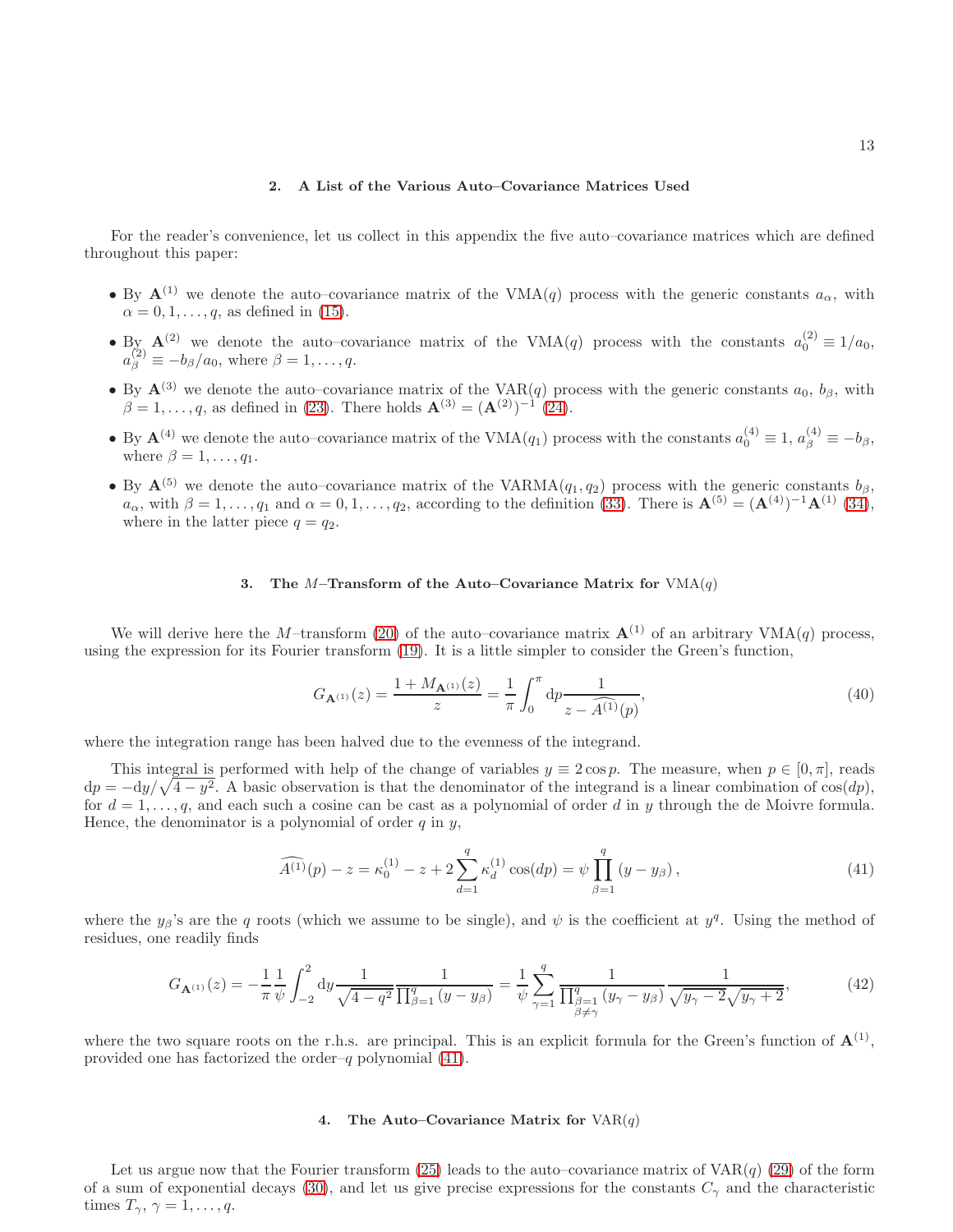14

We proceed by the technique of residues, analogously to appendix [3,](#page-12-1) however this time with aid of another variable,  $x \equiv e^{-ip}$ , related to the previously used through  $y = 2 \cos p = x + 1/x$ . The integration measure is  $dp = idx/x$ , and the integration path is counterclockwise around the centered unit circle. The denominator of the integrand is a polynomial of order q in the variable y, having thus some q roots  $\tilde{y}_{\beta}$ ,  $\beta = 1, \ldots, q$ . Therefore, there are 2q corresponding solutions for the variable x, with a half of them inside the integration path and a half outside; let  $\tilde{x}_{\beta}$ be the solutions to  $x + 1/x = \tilde{y}_{\beta}$  with the absolute values less than 1. Only them contribute to the integral, and their residues straightforwardly give

<span id="page-13-1"></span>
$$
A^{(3)}(d) = \frac{1}{\psi} \sum_{\gamma=1}^{q} \frac{(\tilde{x}_{\gamma})^{|d|+q-1}}{\prod_{\substack{\beta=1 \\ \beta \neq \gamma}}^{q} (\tilde{x}_{\gamma} - \tilde{x}_{\beta}) \prod_{\beta=1}^{q} (\tilde{x}_{\gamma} - \frac{1}{\tilde{x}_{\beta}})}.
$$
\n(43)

This is indeed q exponents  $(\tilde{x}_{\gamma})^{[d]}, \gamma = 1, \ldots, q$ . Remark that the solutions may be complex, hence this is really q different exponential decays  $\exp(-|d|/T_{\gamma})$ , with the characteristic times

<span id="page-13-0"></span>
$$
T_{\gamma} \equiv -\frac{1}{\log|\tilde{x}_{\gamma}|} \tag{44}
$$

(these times are positive as the roots have the absolute values less than 1), possibly modulated by sinusoidal oscillations when a root has an imaginary part.

For example, for  $q = 1$  there is one exponential decay [\(31\)](#page-8-3), while for  $q = 2$ , one obtains either two exponential decays (the two roots are real and different), or one exponential decay modulated by oscillations (the two roots are complex and mutually conjugate), etc.

## <span id="page-13-2"></span>5. The Equation for the M–Transform of the Pearson Estimator of the Covariances for  $VARMA(1, 1)$

The sixth–order polynomial equation obeyed by  $M \equiv M_c(z)$  in the case of VARMA $(1, 1)$  reads,

$$
r^4 a_0^2 a_1^2 \left(a_0^2-a_1^2\right)^2 M^6 +
$$

$$
+2r^{3}a_{0}a_{1}\left(\left((a_{0}^{4}-6a_{0}^{2}a_{1}^{2}+a_{1}^{4})b_{1}-a_{0}a_{1}(a_{0}^{2}+a_{1}^{2})\left(b_{1}^{2}+1\right)\right)z+(1+2r)a_{0}a_{1}\left(a_{0}^{2}-a_{1}^{2}\right)^{2}\right)M^{5}++r^{2}\left(\left((a_{0}^{4}-20a_{0}^{2}a_{1}^{2}+a_{1}^{4})b_{1}^{2}-4a_{0}a_{1}\left(a_{0}^{2}+a_{1}^{2}\right)b_{1}\left(b_{1}^{2}+1\right)+a_{0}^{2}a_{1}^{2}\left(b_{1}^{4}+1\right)\right)z^{2}++2a_{0}a_{1}\left(\left((1+3r)\left(a_{0}^{4}+a_{1}^{4}\right)-2\left(5+9r\right)a_{0}^{2}a_{1}^{2}\right)b_{1}-\left(2+3r\right)a_{0}a_{1}\left(a_{0}^{2}+a_{1}^{2}\right)\left(b_{1}^{2}+1\right)\right)z++(1+8r+6r^{2})a_{0}^{2}a_{1}^{2}\left(a_{0}^{2}-a_{1}^{2}\right)^{2}\right)M^{4}++2r\left(b_{1}\left(-6a_{0}a_{1}b_{1}^{2}-\left(a_{0}^{2}+a_{1}^{2}\right)b_{1}\left(b_{1}^{2}+1\right)+a_{0}a_{1}\left(b_{1}^{4}+1\right)\right)z^{3}+\left(\left(-10\left(1+2r\right)a_{0}^{2}a_{1}^{2}+r\left(a_{0}^{4}+a_{1}^{4}\right)\right)b_{1}^{2}-2\left(1+2r\right)a_{0}a_{1}\left(a_{0}^{2}+a_{1}^{2}\right)b_{1}\left(b_{1}^{2}+1\right)+\left(1+r\right)a_{0}^{2}a_{1}^{2}\left(b_{1}^{4}+1\right)\right)z^{2}++a_{0}a_{1}\left(\left(3r\left(1+r\right)\left(a_{0}^{4}+a_{1}^{4}\right)-2\left(2+15r+9r^{2}\right)a_{0}^{2}a_{1}^{2}\right)b_{1}-\
$$

 $+$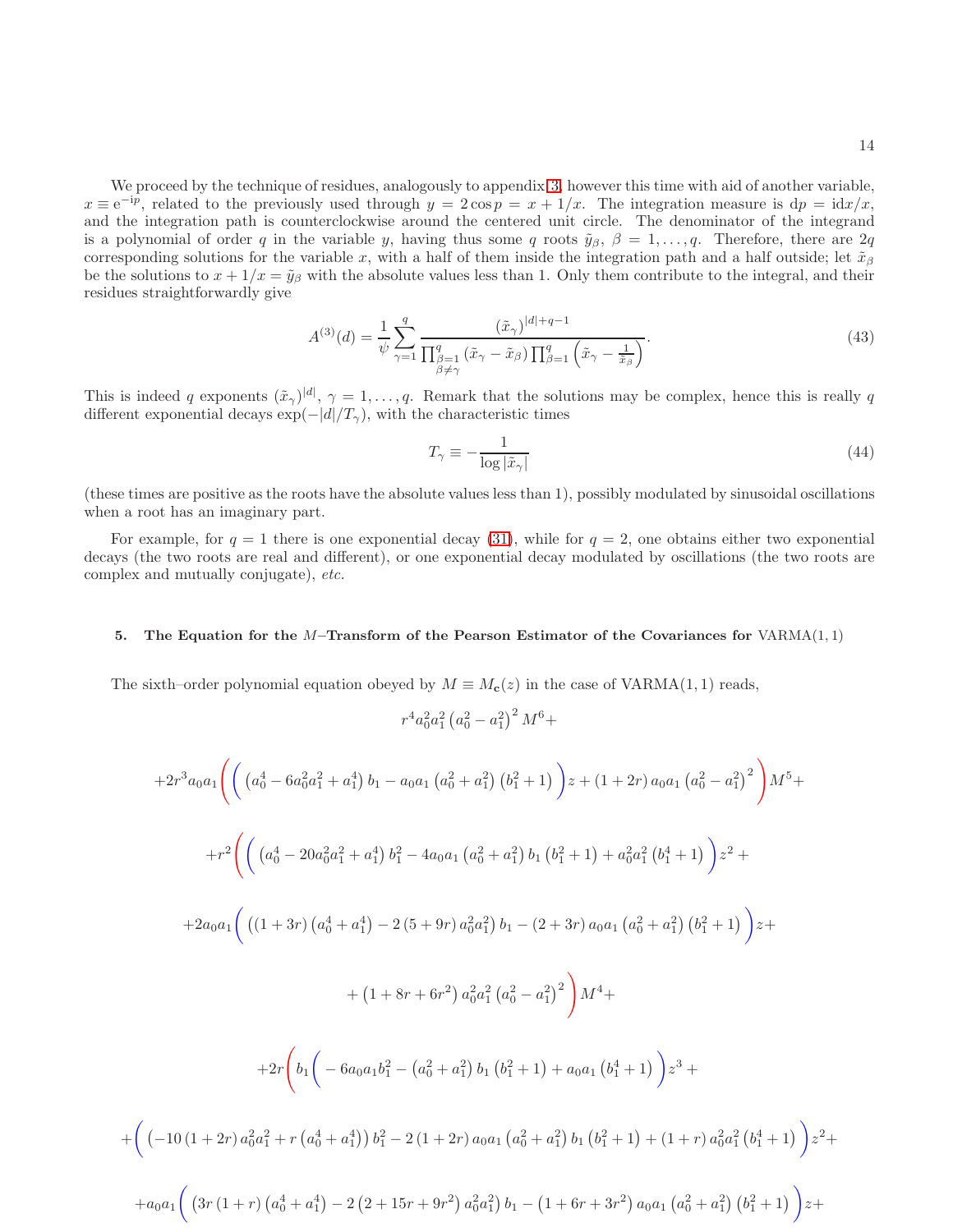$$
+ 2r (1 + 3r + r^{2}) a_{0}^{2} a_{1}^{2} (a_{0}^{2} - a_{1}^{2})^{2} \Big) M^{3} +
$$
\n
$$
+ \left( b_{1}^{2} (1 - b_{1}^{2})^{2} z^{4} + 2b_{1} \Big( -2 (1 + 3r) a_{0} a_{1} b_{1}^{2} - r (a_{0}^{2} + a_{1}^{2}) b_{1} (b_{1}^{2} + 1) + (1 + r) a_{0} a_{1} (b_{1}^{4} + 1) \Big) z^{3} +
$$
\n
$$
+ \Big( - \Big( (1 - r^{2}) (a_{0}^{4} + a_{1}^{4}) + 2 (3 + 20r + 10r^{2}) a_{0}^{2} a_{1}^{2} \Big) b_{1}^{2} -
$$
\n
$$
- 2 (1 + 4r + 2r^{2}) a_{0} a_{1} (a_{0}^{2} + a_{1}^{2}) b_{1} (b_{1}^{2} + 1) + r (4 + r) a_{0}^{2} a_{1}^{2} (b_{1}^{4} + 1) \Big) z^{2} +
$$
\n
$$
+ 2r a_{0} a_{1} \Big( (r (3 + r) (a_{0}^{4} + a_{1}^{4}) - 6 (2 + 5r + r^{2}) a_{0}^{2} a_{1}^{2}) b_{1} - (3 + 6r + r^{2}) a_{0} a_{1} (a_{0}^{2} + a_{1}^{2}) (b_{1}^{2} + 1) \Big) z +
$$
\n
$$
+ r^{2} (6 + 8r + r^{2}) a_{0}^{2} a_{1}^{2} (a_{0}^{2} - a_{1}^{2})^{2} \Big) M^{2} +
$$
\n
$$
+ 2 \Big( a_{0} a_{1} b_{1} (1 - b_{1}^{2})^{2} z^{3} +
$$
\n
$$
+ \Big( - (a_{0}^{4} + a_{1}^{4} + 2 (3 + 5r) a_{0}^{2} a_{1}^{2}) b_{1}^{2} - 2 (1 + r) a_{0} a_{1} (a_{0}^{2} + a_{1}^{2}) b_{1} (b_{1}^{2} + 1) + r a_{0}^{2} a_{1}^{2}
$$

<span id="page-14-3"></span>This equation in a Mathematica file can be obtained from the authors upon request.

15

<span id="page-14-0"></span><sup>[1]</sup> Sims C. A., *Macroeconomics and reality*, Econometrica 48 (1980) 1.

<span id="page-14-1"></span><sup>[2]</sup> Smets F., Wouters R., *An Estimated Stochastic Dynamic General Equilibrium Model of the Euro Area*, European Central Bank Working Paper Series, working paper 171, August 2002 [http://www.ecb.int].

<span id="page-14-2"></span><sup>[3]</sup> Box G., Jenkins G. M., Reinsel G., *Time Series Analysis: Forecasting and Control*, 3rd ed., Prentice–Hall, Englewood Cliffs, NJ, 1994.